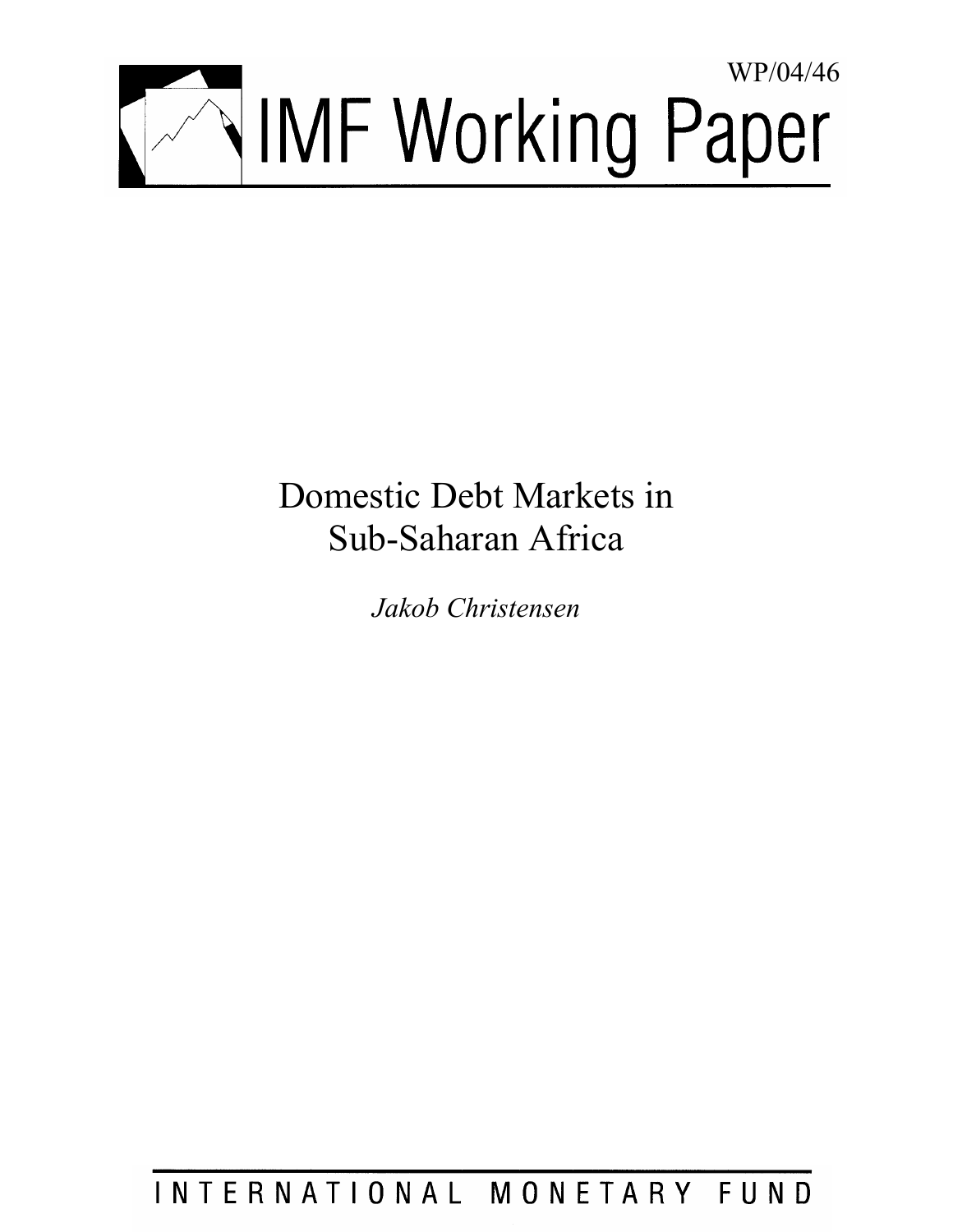© 2004 International Monetary Fund WP/04/46

#### **IMF Working Paper**

#### African Department

#### **Domestic Debt Markets in Sub-Saharan Africa**

Prepared by Jakob Christensen<sup>1</sup>

Authorized for distribution by Godfrey Kalinga

March 2004

#### **Abstract**

**This Working Paper should not be reported as representing the views of the IMF.** The views expressed in this Working Paper are those of the author(s) and do not necessarily represent those of the IMF or IMF policy. Working Papers describe research in progress by the author(s) and are published to elicit comments and to further debate.

This study discusses the role of domestic debt markets in sub-Saharan Africa (SSA) based on a new dataset covering 27 SSA countries during the 20-year period 1980–2000. The study finds that domestic debt markets in these countries are generally small, highly short-term in nature, and often have a narrow investor base. Domestic interest payments present a significant burden to the budget, despite much smaller domestic than foreign indebtedness. The use of domestic debt is also found to have significantly crowded out private sector lending. Finally, the study identifies significant differences between the size, cost, and maturity structure of domestic debt markets in HIPCs and non-HIPCs.

JEL Classification Numbers: E43; E44; H63; 023; 055

Keywords: Domestic debt; sub-Saharan Africa; crowding out; debt sustainability

Author's E-Mail Address: jchristensen@imf.org

 $\overline{a}$ 

<sup>&</sup>lt;sup>1</sup> I am indebted to Scott Rogers for his continuous advice and support. In addition, I would like to thank seminar participants at the IMF's African Department for discussion and comments and desk economists for their generous data provisions. The usual disclaimer applies.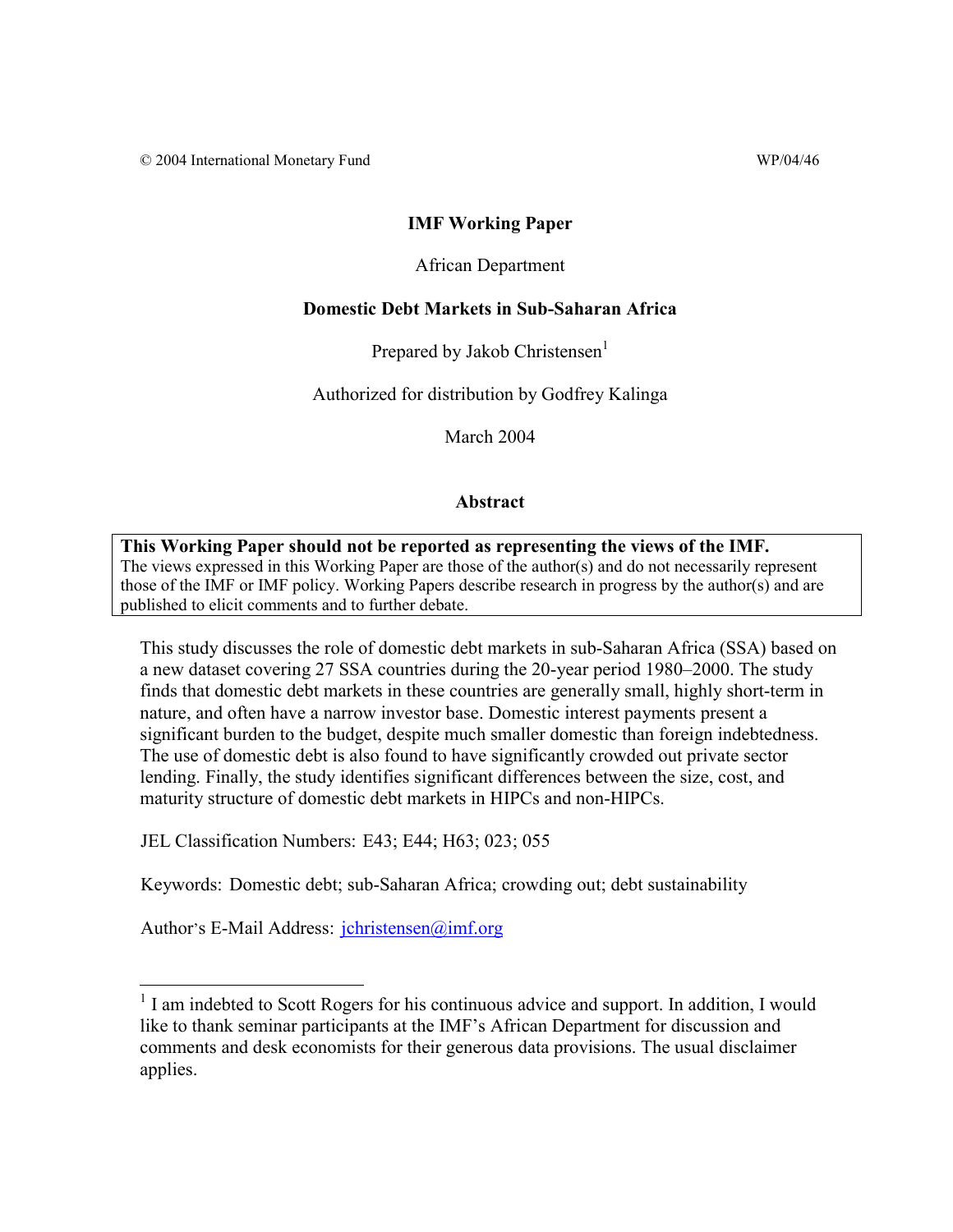## Contents Page

| $\mathbf{I}$ . |                                                                             |  |
|----------------|-----------------------------------------------------------------------------|--|
| $\prod$        |                                                                             |  |
| Ш.             |                                                                             |  |
| IV.            | Characteristics of Domestic Debt Markets in Non-CFA SSA Countries 7         |  |
|                |                                                                             |  |
| V.             |                                                                             |  |
| VI.            |                                                                             |  |
| Tables         |                                                                             |  |
| 1.             |                                                                             |  |
| 2.             |                                                                             |  |
| 3.             |                                                                             |  |
| 4.             | Financial Development, Real Treasury Bill Rates, and Private Sector Credit, |  |
| 5.             | Average Maturity for Selected African Countries and Emerging Markets 15     |  |
| 6.             |                                                                             |  |
| 7.             |                                                                             |  |
| Figure         |                                                                             |  |
| $\mathbf{1}$ . | Average Maturity Structure of Domestic Debt in 14 Non-CFA SSA Countries14   |  |

| Refer |  |
|-------|--|
|       |  |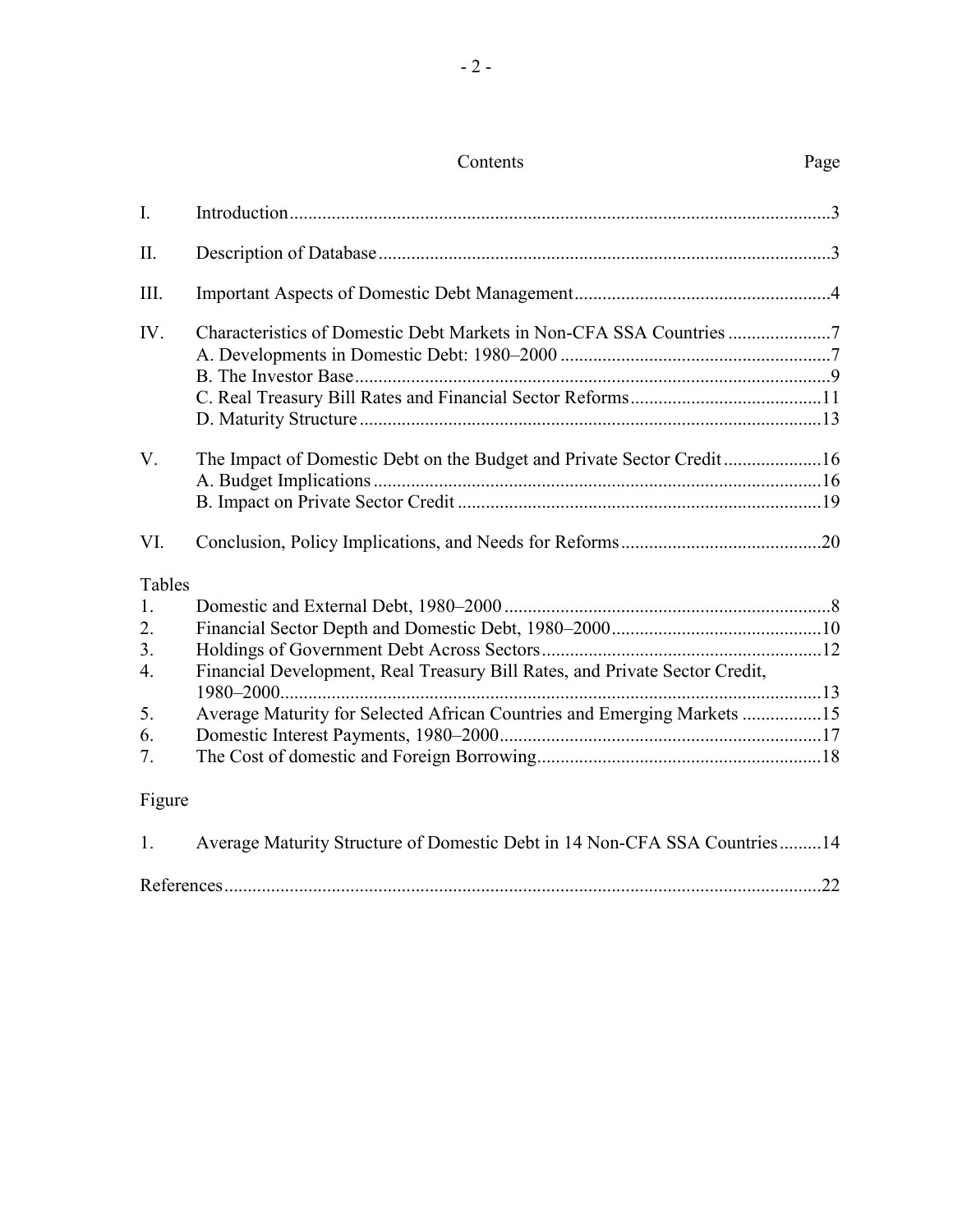#### **I. INTRODUCTION**

In the past decades, the external debt burden and its impact on fiscal sustainability and economic growth in low-income countries have been extensively debated. This debate has culminated in various debt reduction plans, such as the recent Heavily Indebted Poor Countries (HIPC) Initiative, which have sought to reduce the external debt stocks in these countries and free up resources for pro-growth government spending. However, at least until recently, much less attention has been given to the issue of domestic debt in low-income countries, despite its potential significant impact on government budgets, macroeconomic stability, private sector lending, and ultimately growth performance. Existing studies have, so far, been limited mostly to individual country assessments in the context of Financial Sector Assessment Programs (FSAP) or theoretical analyses of domestic debt. Moreover, data on domestic debt are scarce and limited to a few African countries.

The main objective of this study is to discuss the long-term developments and identify key characteristics of African domestic debt markets based on a newly collected database for 27 non-CFA sub-Saharan African (SSA) countries covering 1980–2000. The discussion will focus on the following issues: (i) the development in domestic debt markets over the period relative to various indicators; such as GDP, foreign debt, and broad money; (ii) the investor base of the debt markets, especially the degree to which the bank and nonbank sectors hold domestic debt; (iii) the development in real treasury bill interest rates in view of the significant financial sector reforms that have taken place over the period; (iv) the maturity structure of the domestic debt portfolio in these countries, including a comparison with debt markets in more developed countries; and (v) the impact of domestic borrowing on government budgets and private sector credit.

Of particular interest is the difference between domestic debt markets in HIPCs and non-HIPCs. First, the paper examines to what extent HIPCs have relied on foreign versus domestic debt. Given that HIPCs have access to highly concessional foreign resources, it would be surprising if they have accumulated significant amount of domestic debt, since domestic interest rates are higher than foreign ones. Finally, the relatively underdeveloped financial systems in many HIPCs may have been an obstacle to developing sound and wellfunctioning domestic debt markets compared with those of non-HIPCs.

#### **II. DESCRIPTION OF DATABASE**

This study is the first attempt to compile a comprehensive database on domestic debt for sub-Saharan African countries. While other databases exist, these are scarce and limited only to a few African countries. The most comprehensive database to date is the government financial statistics in the IMF's *International Financial Statistics*. However, it only contains data for 19 out of 38 non-CFA countries, and the data for many of these countries are incomplete. Another source is the World Bank's *World Development Indicators*, but the problem of missing data is even larger in this case.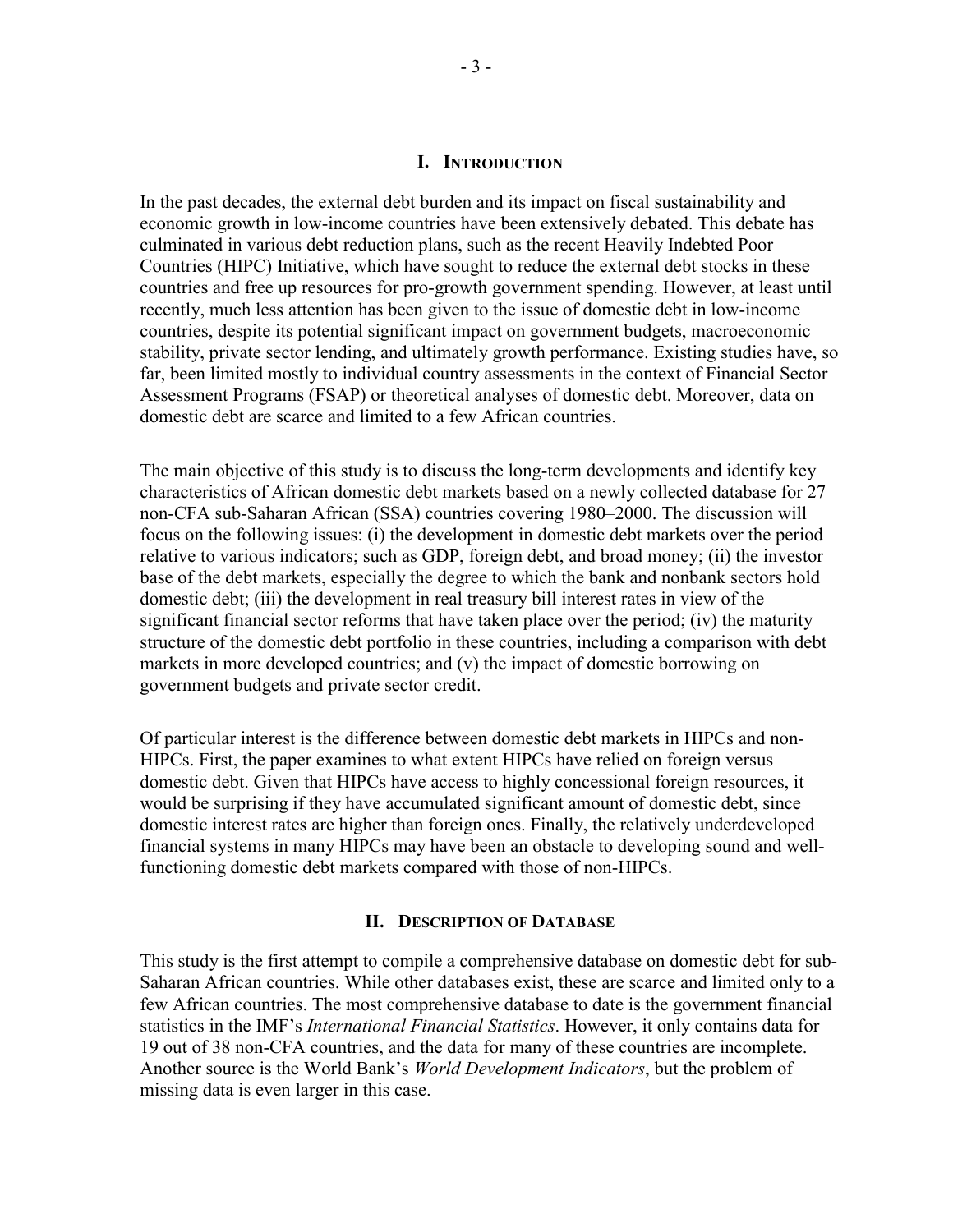The database for this study contains information about the characteristics of domestic debt markets for the period 1980–2000. The study focuses on gross securitized domestic government debt, comprising treasury bills, development stocks, and bonds. Hence, the dataset excludes domestic debt arising from domestic arrears accumulation and direct advances from the central bank and commercial banks.<sup>2</sup> While an attempt was made to collect outstanding stocks of central bank debt (since it represents a quasi-fiscal cost to the government), it was not possible to obtain information for all countries. In addition to the stock of domestic debt, the database also contains information on the maturity structure, holdings of debt by sectors, real treasury bill interest rates, and the domestic interest burden to the budget.

The choice of countries was limited to non-CFA countries, since CFA countries until very recently did not have any domestic debt markets. Among the non-CFA countries, Angola, Botswana, the Democratic Republic of the Congo, Mozambique, and São Tomé and Príncipe did not have domestic government debt markets at the time of collection. Apart from these countries, it was possible to obtain complete series for all countries except Guinea. Information on domestic debt data was obtained primarily from individual IMF country reports, such as recent economic development reports and country desk databases. In cases where these were insufficient, central bank reports or IMF country desk economists helped to fill the gaps.

## **III. IMPORTANT ASPECTS OF DOMESTIC DEBT MANAGEMENT**

## **The need for domestic debt issuance**

<u>.</u>

The need to issue domestic debt can arise both from government deficits that are not fully foreign financed and implementation of monetary policy. Generally, the deficit leads to a change in government net assets. Hence, a budget deficit can be financed either by drawing down assets or incurring new liabilities of both domestic and foreign nature. The use of assets entails selling property or reducing deposits. This type of financing is, however, constrained by the stock and attractiveness of assets (the feasibility of privatization), and governments, therefore, normally resort to domestic or foreign borrowing to finance large parts of the fiscal deficits. The choice between foreign and domestic borrowing, in turn, depends on the cost (interest rates), maturity structure, and risks. Most of the SSA countries have access to foreign financing at very low interest rates (well below market interest rates) and at very long maturity from international aid agencies or on grant terms. These terms are often more favorable than for domestic borrowing, as domestic debt instruments carry much

 $2^{2}$  Most countries do not have significant stocks of direct advances as governments as governments generally clear these at the end of the year through issuance of treasury bills or transfers from other government accounts. However, a few number of the countries in the database have accumulated significant stocks of direct liabilities to the banking system.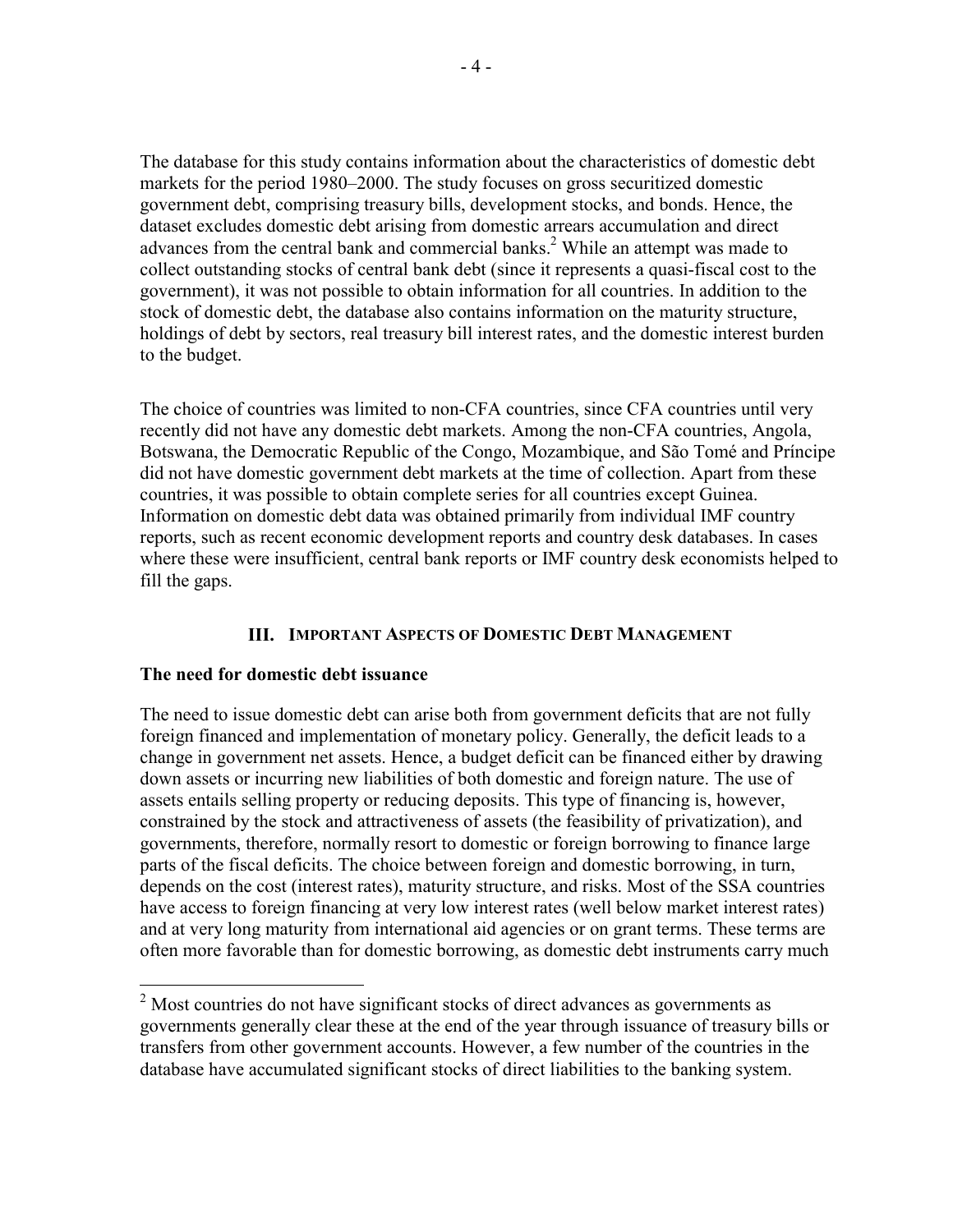higher interest rates and have shorter maturities. Another advantage of foreign borrowing is that it increases the supply of foreign exchange, which is critical to meet import requirements. One drawback concerning foreign borrowing is the currency risk, which may increase along with the foreign indebtedness, given that a growing foreign debt service increases the demand for foreign exchange. However, Beaugrand, Loko, and Mlachila (2002) found that highly concessional foreign loans—when available—are still the most attractive way to finance budget deficits even realizing significant devaluation risks, given the high levels of domestic interest rates.

Despite the attractiveness of foreign borrowing, governments may still look toward domestic borrowing for a number of reasons. First, the supply of foreign (concessional) financing may be determined by the aid agencies' budget and their assessment of the economic performance in the recipient country. Second, international aid is very often linked to project financing and can therefore not finance government's recurrent expenditures or capital projects not supported by donors. Hence, governments with large recurrent budget deficits may be forced to tap into domestic savings, including through issuance of domestic debt, to close their budget gaps.

Domestic debt can also be used to achieve monetary policy targets. This is particularly the case in countries with large balance of payments surpluses, created by large aid inflows or oil exports, for example. In those situations, the inflows of foreign exchange increases liquidity which could undermine macroeconomic stability and the central banks often decide to intervene by selling government or central bank bills to stem inflationary pressures from excess liquidity.

## **Macroeconomic risks related to domestic debt financing**

Extensive use of domestic borrowing can have severe repercussions on the economy. Domestic debt service can consume a significant part of government revenues, especially given that domestic interest rates are higher than foreign ones. The interest cost of domestic borrowing can rise quickly along with increases in the outstanding stock of debt, especially in shallow financial markets. In such markets, given that financial resources are limited, expansions in domestic debt will more easily lead to higher domestic interest rates. The increase in interest rates may be even more pronounced if the investor base is relatively narrow, as the government may be held hostage by a particular group of investors (World Bank and IMF, 2001). A diverse investor base reduces the monopoly power of a particular group of investors, bringing down not only costs but also roll-over risks. Hence, an important aspect of debt management is to broaden the investor base. This can be achieved through a combination of efforts, including promoting investment by retail investors and development and reform of pension and retirement funds to encourage their investment in government bonds.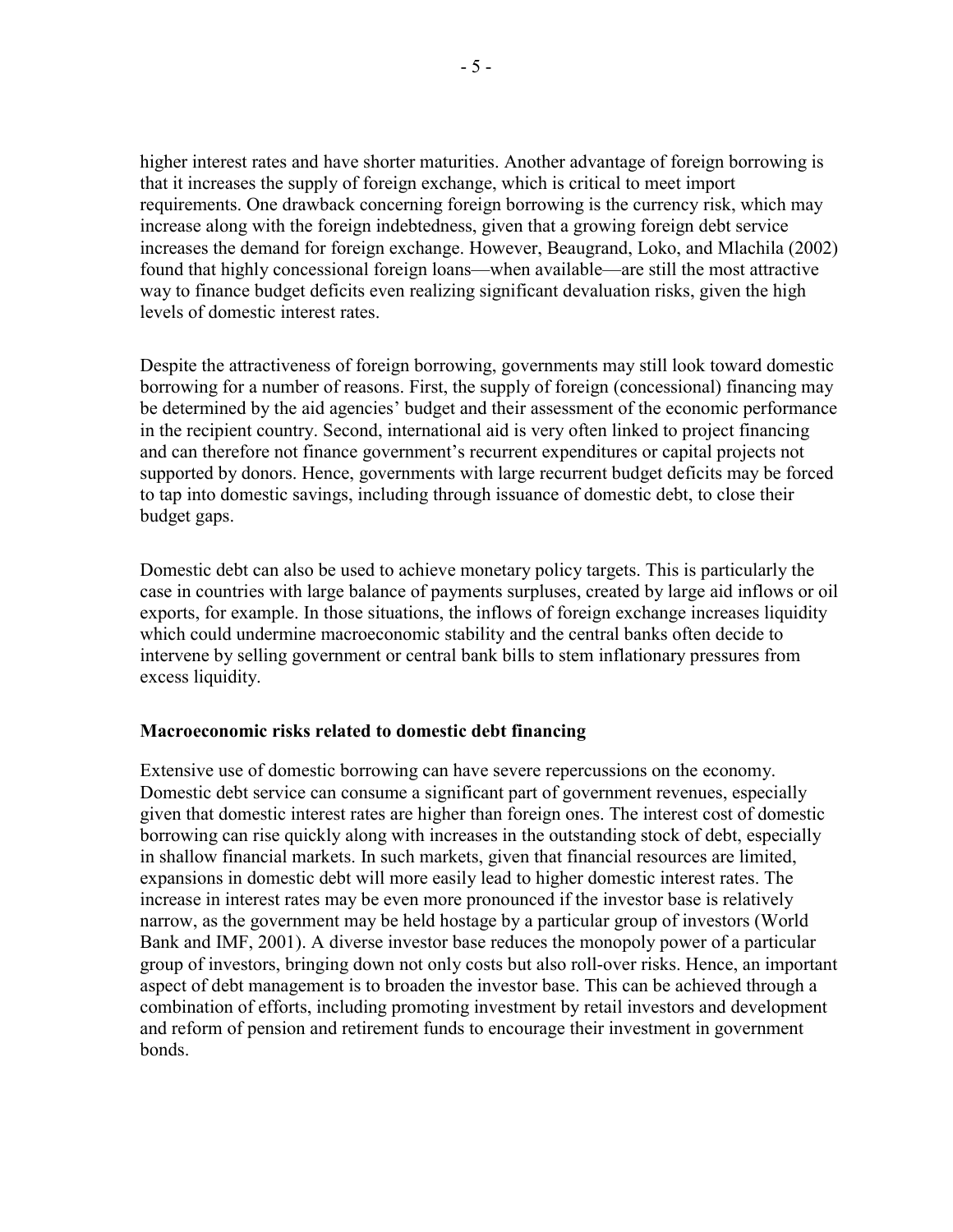Another risk concerns the crowding out of private investment. When issuing domestic debt, governments tap into domestic private savings that would otherwise have been available to the private sector. This is normally followed by an increase in domestic interest rates if these are flexible, adversely affecting private investment. However, even where interest rates are controlled, domestic borrowing can lead to credit rationing and crowding out of private sector investment (Easterly and Fischer, 1990). The impact of government borrowing will, to some extent, be aggravated if there are capital account restrictions, since banks cannot as easily circumvent higher domestic interest rates through foreign borrowing. Last, but not least, an investor base that is dominated by commercial banks may exacerbate the abovementioned effect. The crowding out effect may, therefore, be more pronounced in the absence of nonbank investors, such as pension funds and retirement funds, to which the government could sell its debt without necessarily crowding out private sector credit. Hence, a diverse investor base prevents excessive reliance on commercial bank funds and thereby reduces the risk of crowding out (World Bank and IMF, 2001).

#### **Maturity structure**

The government debt portfolio should adequately comprise short- and long-term paper. If the debt portfolio mainly consists of short-term debt, the government may face considerable risks. First, with more frequent roll-overs, the government is highly vulnerable to a sudden increase in interest rates, which can raise the debt service significantly. This could lead to further deterioration in the market's confidence in government bonds, prompting even higher interest rates on government debt. Second, administrative costs tend to be higher with a short maturity structure, as the government must frequently roll over large parts of its debt, notably in countries without an automated book-entry system. Third, the maturity structure is important for the investors as they seek to diversify their asset portfolios. In many African countries, government debt is the only investment opportunity besides lending to the private sector since stock markets are either absent or highly illiquid (Gelbard and Leite, 1999). The provision of government longer-term paper is therefore highly important for investors to balance their long-term liabilities with long-term assets and for banks to increase profitability by taking on interest rate risk.

However, the government may experience several obstacles in pursuing a longer-term debt portfolio. First, the market may not be willing to hold long-term paper in view of significant inflation and default risks. Second, it may not be sufficiently advanced to demand long-term paper, especially in the absence of institutional investors (Impavido, Musalem, and Tressel, 2003). Finally, the government itself may hesitate to extend the maturity, since longer-term bonds can entail higher interest rates, in view of a positively sloped yield curve, which would increase financing cost.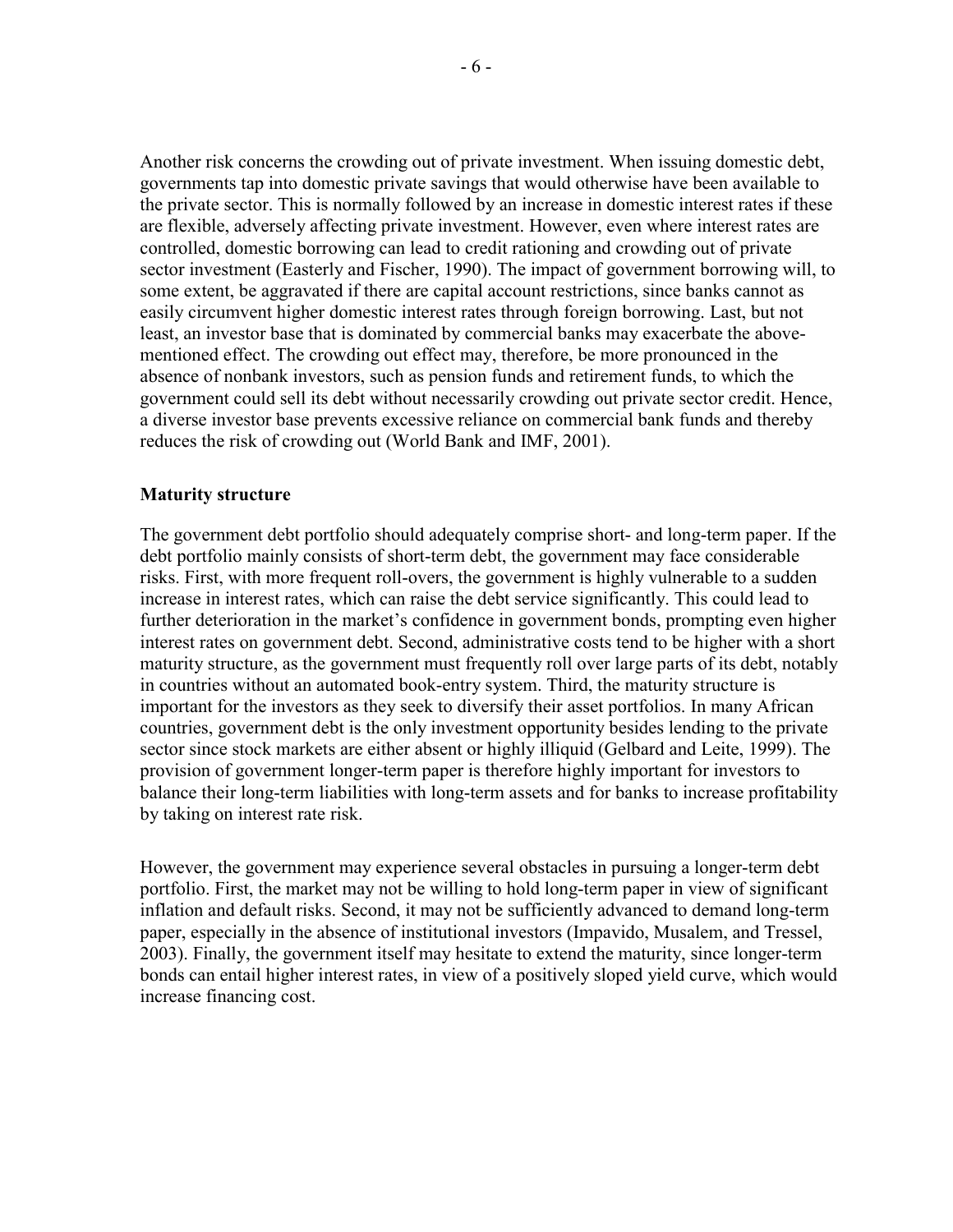## **IV. CHARACTERISTICS OF DOMESTIC DEBT MARKETS IN NON-CFA SSA COUNTRIES**

## **A. Developments in Domestic Debt: 1980–2000**

Table 1 shows the developments in domestic and external debt for 27 non-CFA SSA countries for the period 1980–2000. It is apparent that domestic debt is not a recent phenomenon in African countries as most of the countries have relied on domestic borrowing since the beginning of the observation period. However, the average ratio of domestic debt has increased from 11 percent of GDP in the 1980s to 15 percent in the late 1990s, with the median increasing from 4 percent to 10 percent over the same period. An increasing number of countries became heavily, domestically indebted, and the number of countries with debtto-GDP ratios exceeding 20 percent rose from three at the beginning of 1980 to nine by 2000.

There are wide differences across the countries with respect to the size of government securities markets. One group of countries has relied extensively on domestic debt since the beginning of period. This group includes Ethiopia, Kenya, Mauritius, Nigeria, South Africa, Tanzania, Zambia, and Zimbabwe. In contrast, countries such as Angola, Botswana, the Democratic Republic of the Congo, Mozambique, and São Tomé and Príncipe, have not used or have only recently developed government securities markets.<sup>3</sup> Between these extremes, there is a vast group of countries that have either fairly small debt markets, or have recently experienced a considerable increase in their domestic debt burden, including The Gambia, Ghana, Seychelles, and Namibia.

In addition, Table 1 reveals that the domestic debt burden in HIPCs is much smaller than in non-HIPCs. HIPCs, which almost by definition, have relied heavily on foreign financing, have not developed their domestic debt markets to the same degree as non-HIPCs. On average, domestic debt in HIPCs amounted to about 8 percent of GDP, although this ratio increased slightly in the latter half of the 1990s, mostly because of large increases in outstanding domestic debt in Ghana and The Gambia. However, other HIPCs have managed to obtain significant reductions in the ratio of domestic debt to GDP over the same period, notably Ethiopia and Zambia. In contrast, domestic debt markets have steadily grown in non-HIPCs as the average ratio of domestic debt to GDP has increased from 14 percent in the 1980s to 23 percent by end-1990s.

 $\overline{a}$ 

<sup>&</sup>lt;sup>3</sup> Mozambique and Botswana have fairly developed markets for central bank notes.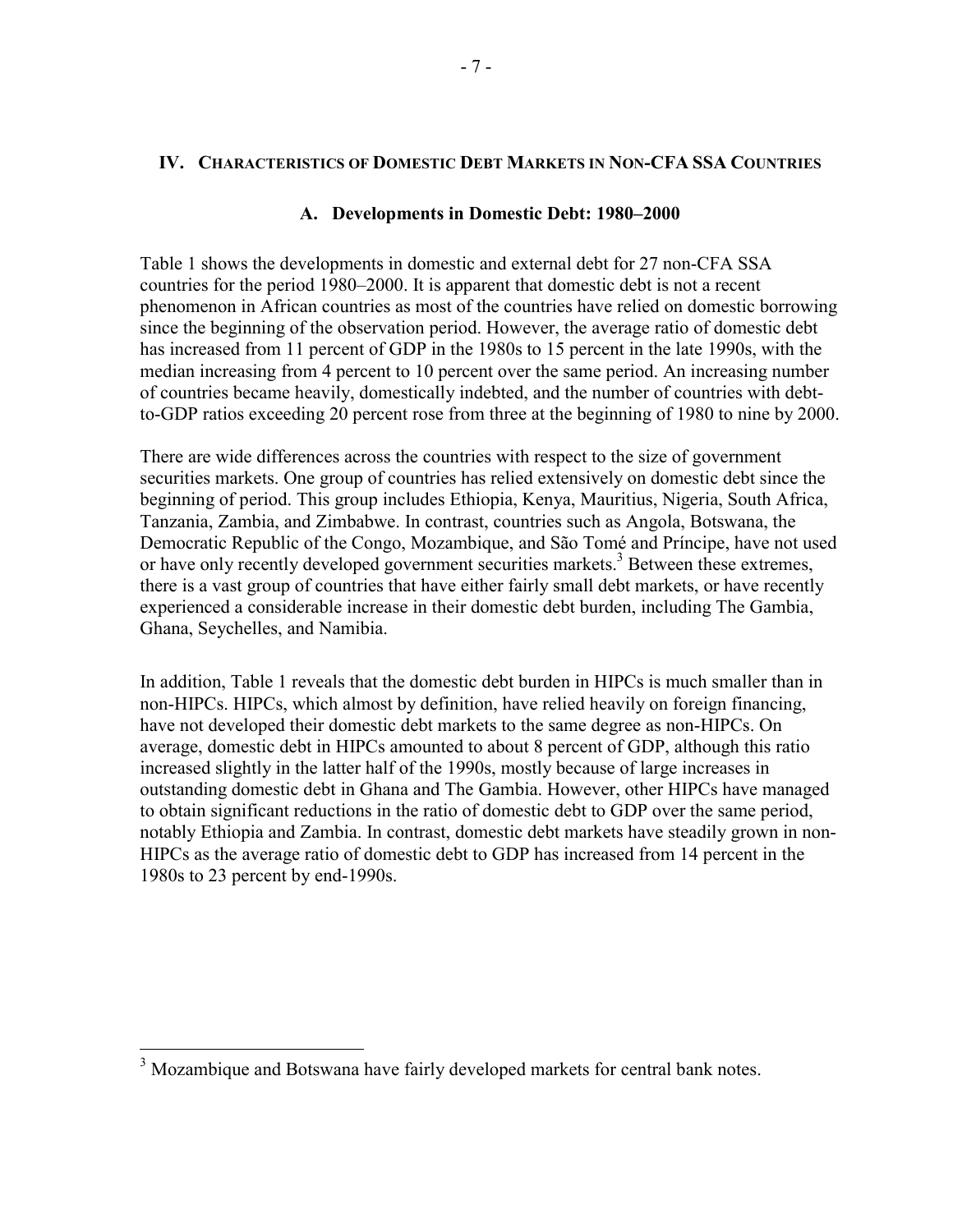| Country                                                                                                                                  | Type of Domestic                                                                  | 1980-89                                                                                              | 1990-94                | 1995-00                       | (In percent of GDP, unless otherwise indicated)<br>1980-89 | 1990-94          | 1995-00          | 1980-89         | 1990-94           | 1995-00             | 1980-89          | 1990-94                               | 1995-00                                                                                                                                                                                                                                                                                                                                                                                                                                                                                  |
|------------------------------------------------------------------------------------------------------------------------------------------|-----------------------------------------------------------------------------------|------------------------------------------------------------------------------------------------------|------------------------|-------------------------------|------------------------------------------------------------|------------------|------------------|-----------------|-------------------|---------------------|------------------|---------------------------------------|------------------------------------------------------------------------------------------------------------------------------------------------------------------------------------------------------------------------------------------------------------------------------------------------------------------------------------------------------------------------------------------------------------------------------------------------------------------------------------------|
|                                                                                                                                          | Debt 1/                                                                           |                                                                                                      | Domestic Debt          |                               |                                                            | External Debt    |                  |                 | <b>Total Debt</b> |                     |                  | Domestic/Total Debt                   |                                                                                                                                                                                                                                                                                                                                                                                                                                                                                          |
|                                                                                                                                          |                                                                                   |                                                                                                      |                        |                               |                                                            |                  |                  |                 |                   |                     |                  | (In percent)                          |                                                                                                                                                                                                                                                                                                                                                                                                                                                                                          |
| Angola                                                                                                                                   |                                                                                   |                                                                                                      |                        |                               | 58                                                         |                  | ಹ                | 58              |                   | $\overline{\infty}$ |                  |                                       |                                                                                                                                                                                                                                                                                                                                                                                                                                                                                          |
| Botswana                                                                                                                                 |                                                                                   |                                                                                                      |                        | $\circ \circ \circ$           | S                                                          |                  | $\overline{10}$  | S               | 4                 | $\Xi$               |                  |                                       |                                                                                                                                                                                                                                                                                                                                                                                                                                                                                          |
| Burundi                                                                                                                                  | TB, TC                                                                            |                                                                                                      | 0 0 0 1                |                               | $\Theta$                                                   | 96               | 138              | $\ddot{4}$      | 98                | $\overline{4}$      | 00000            | 00x                                   |                                                                                                                                                                                                                                                                                                                                                                                                                                                                                          |
| Cape Verde                                                                                                                               | $\mathbb{P}$                                                                      |                                                                                                      |                        | $\mathfrak{z}$                |                                                            | $\ddot{c}$       | $\Theta$         | $\ddot{a}$      | 53                | $\mathcal{L}$       |                  | $\approx$                             |                                                                                                                                                                                                                                                                                                                                                                                                                                                                                          |
| Congo, Dem. Rep. of the                                                                                                                  |                                                                                   |                                                                                                      | $\circ$ $\circ$        |                               |                                                            | $\frac{26}{115}$ | 254              | 50              | 26                | $254$<br>$120$      |                  | $\circ$                               | 004600                                                                                                                                                                                                                                                                                                                                                                                                                                                                                   |
| Ethiopia                                                                                                                                 | TB, B                                                                             |                                                                                                      |                        |                               |                                                            |                  | 109              |                 | 134               |                     | $\overline{34}$  | $\overline{4}$                        |                                                                                                                                                                                                                                                                                                                                                                                                                                                                                          |
| Gambia, The                                                                                                                              | TB, DN, S                                                                         | oomoogna                                                                                             | $\frac{1}{2}$ $\infty$ | C237                          | 487820                                                     |                  | 104              | S <sub>3</sub>  | $96$              | 127                 | $\mathfrak{c}$   | $\begin{array}{c} 2 \\ 1 \end{array}$ | 18/2                                                                                                                                                                                                                                                                                                                                                                                                                                                                                     |
| Ghana                                                                                                                                    | $\mathbb{B}$                                                                      |                                                                                                      |                        |                               |                                                            |                  | $\frac{2}{3}$    |                 | $\mathcal{L}$     | 106                 | 38               |                                       |                                                                                                                                                                                                                                                                                                                                                                                                                                                                                          |
| Guinea                                                                                                                                   | $\mathbb{R}$                                                                      | ÷                                                                                                    |                        |                               |                                                            |                  |                  |                 |                   |                     | ÷                | ŧ,                                    |                                                                                                                                                                                                                                                                                                                                                                                                                                                                                          |
| Kenya                                                                                                                                    | TB, B, S                                                                          | $\overline{c}$                                                                                       | $\frac{1}{23}$         | $\frac{1}{2}$                 | $\overline{6}$                                             |                  | 52               | $\overline{81}$ | 100               | $74$                | 25               | 23                                    |                                                                                                                                                                                                                                                                                                                                                                                                                                                                                          |
| Lesotho                                                                                                                                  | TB, B                                                                             |                                                                                                      |                        |                               |                                                            |                  | $58\,$           | $48$            | 58                | $\mathcal{O}$       | $\Box$           | $\overline{12}$ or $\overline{12}$    |                                                                                                                                                                                                                                                                                                                                                                                                                                                                                          |
| Madagascar                                                                                                                               | $\mathbb{R}$                                                                      |                                                                                                      |                        | 5 m m                         |                                                            |                  | $\overline{110}$ | $\mathcal{L}$   | 123               | 113                 | $\boldsymbol{4}$ |                                       |                                                                                                                                                                                                                                                                                                                                                                                                                                                                                          |
| Malawi                                                                                                                                   | $\begin{array}{c} \mathbb{TB}, \mathbb{S} \\ \mathbb{TB}, \mathbb{S} \end{array}$ | w m m g o o g w o n m g q                                                                            | a wa 80 o 80 o 61 u 7  |                               | 9588699                                                    |                  | 126              | 88870788        | 109               | 135                 | $\frac{6}{41}$   |                                       | $\begin{array}{c} \mathbf{1}_{3} \times \mathbf{1}_{4} \times \mathbf{1}_{5} \times \mathbf{1}_{6} \times \mathbf{1}_{7} \times \mathbf{1}_{8} \times \mathbf{1}_{9} \times \mathbf{1}_{9} \times \mathbf{1}_{10} \times \mathbf{1}_{11} \times \mathbf{1}_{12} \times \mathbf{1}_{13} \times \mathbf{1}_{14} \times \mathbf{1}_{15} \times \mathbf{1}_{16} \times \mathbf{1}_{17} \times \mathbf{1}_{18} \times \mathbf{1}_{19} \times \mathbf{1}_{19} \times \mathbf{1}_{10} \times \$ |
| Mauritus                                                                                                                                 |                                                                                   |                                                                                                      |                        | 33                            |                                                            |                  | $\overline{15}$  |                 | $50$<br>$207$     | $48$<br>122         |                  |                                       |                                                                                                                                                                                                                                                                                                                                                                                                                                                                                          |
| Mozambique                                                                                                                               | $\vdots$                                                                          |                                                                                                      |                        | $\circ$                       |                                                            |                  | $\overline{121}$ |                 |                   |                     | $\circ$          |                                       |                                                                                                                                                                                                                                                                                                                                                                                                                                                                                          |
| Namibia                                                                                                                                  | $\mathbb{B}$                                                                      |                                                                                                      |                        |                               |                                                            |                  | $\sim$           |                 | $\overline{12}$   |                     |                  |                                       |                                                                                                                                                                                                                                                                                                                                                                                                                                                                                          |
| Nigeria                                                                                                                                  | TB, B, TC, S                                                                      |                                                                                                      |                        |                               |                                                            |                  | $\rm 80$         |                 | 122               | 75                  | $37$             |                                       |                                                                                                                                                                                                                                                                                                                                                                                                                                                                                          |
| Rwanda                                                                                                                                   | $\mathbb{T}\mathbb{B},\mathbb{B}$                                                 |                                                                                                      |                        | 99000                         | $\overline{17}$                                            |                  | $\mathcal{L}$    |                 | $65\,$            |                     |                  |                                       |                                                                                                                                                                                                                                                                                                                                                                                                                                                                                          |
| São Tomé and Príncipe                                                                                                                    |                                                                                   |                                                                                                      |                        |                               |                                                            |                  | 643              |                 | 422               | 643                 | $\circ$          | $\circ$                               |                                                                                                                                                                                                                                                                                                                                                                                                                                                                                          |
| Seychelles                                                                                                                               | S<br>TB, B,                                                                       |                                                                                                      |                        | 87                            | 5870                                                       |                  | $20\,$           | 43              | 89                | $88\,$              | $33\atop 28$     | $8 \,$ $^{\circ}$ $\,$ $\!8$          |                                                                                                                                                                                                                                                                                                                                                                                                                                                                                          |
| Sierra Leone                                                                                                                             | S<br>TB, B,                                                                       |                                                                                                      |                        |                               |                                                            |                  | 143              | $47$            |                   | 150                 |                  |                                       |                                                                                                                                                                                                                                                                                                                                                                                                                                                                                          |
| South Africa                                                                                                                             | $\overline{\text{1B}}, \overline{\text{B}}$                                       |                                                                                                      |                        | 45                            |                                                            |                  | $\circ$          | $30^{24}$       | 57                | 45                  | $\overline{0}$   |                                       | $\overline{0}$                                                                                                                                                                                                                                                                                                                                                                                                                                                                           |
| Swaziland                                                                                                                                | S<br>TB, B,                                                                       |                                                                                                      |                        |                               |                                                            | $\overline{c}$   | 16               |                 | 22                | $\overline{17}$     | 16               | $\sim$                                | $\overline{r}$                                                                                                                                                                                                                                                                                                                                                                                                                                                                           |
| Tanzania                                                                                                                                 | $\infty$<br>TB,                                                                   | $26$ $\alpha$                                                                                        | $\circ$                | $\overline{a}$ $\overline{a}$ | $\stackrel{\frown}{\phantom{}_{\sim}} 0$                   | $\overline{13}$  | $\geq$           | 96              | 137               | $\frac{12}{1}$      | 27               | $\sim -$                              | $\equiv$                                                                                                                                                                                                                                                                                                                                                                                                                                                                                 |
| Uganda                                                                                                                                   | TB, S                                                                             |                                                                                                      |                        |                               |                                                            | $\mathcal{L}$    | 57               | $\sim$          | $\mathcal{L}$     | 59                  | $\approx$        |                                       | $\overline{a}$                                                                                                                                                                                                                                                                                                                                                                                                                                                                           |
| Zambia                                                                                                                                   | TB, B                                                                             | 25                                                                                                   | $\circ$                | $6\overline{5}$               | $\frac{34}{27}$                                            | 178              | 196              | 59              | 186               | 202                 | 16               | S.                                    |                                                                                                                                                                                                                                                                                                                                                                                                                                                                                          |
| Zimbabwe                                                                                                                                 | S<br>TB, B,                                                                       |                                                                                                      | 29                     |                               |                                                            |                  | 48               | $\mathcal{C}$   | 63                | 86                  | 56               | $\frac{4}{5}$                         | $\frac{4}{4}$                                                                                                                                                                                                                                                                                                                                                                                                                                                                            |
| Average                                                                                                                                  |                                                                                   | $\equiv$                                                                                             | $\overline{c}$         | $\overline{15}$               | $^{49}$                                                    | $87\,$           | 103              | $\mathcal{O}$   | 102               | 118                 | 25               | $\overline{1}$                        | 22                                                                                                                                                                                                                                                                                                                                                                                                                                                                                       |
| HIPC                                                                                                                                     |                                                                                   | $\circ$                                                                                              |                        |                               |                                                            |                  | 156              |                 | 138               | 169                 |                  | o r                                   |                                                                                                                                                                                                                                                                                                                                                                                                                                                                                          |
| Decision point reached 2/                                                                                                                |                                                                                   |                                                                                                      | o r                    | ∞∞ m m                        | 5843                                                       | 124<br>126       | 150              | 8777            | 143               | 164                 | 23               |                                       | 0 7 9                                                                                                                                                                                                                                                                                                                                                                                                                                                                                    |
| Eligible 3/                                                                                                                              |                                                                                   | 54                                                                                                   |                        |                               |                                                            | $\Xi$            |                  |                 | 112               | 199                 | $4\degree$       |                                       |                                                                                                                                                                                                                                                                                                                                                                                                                                                                                          |
| Non-HIPC 4/                                                                                                                              |                                                                                   |                                                                                                      | $\frac{8}{18}$         |                               |                                                            | $\overline{4}$   | 196              |                 | 59                | 59                  |                  | 35                                    |                                                                                                                                                                                                                                                                                                                                                                                                                                                                                          |
| Sources: IMF staff reports; and selected central b                                                                                       |                                                                                   | bank statistics.                                                                                     |                        |                               |                                                            |                  |                  |                 |                   |                     |                  |                                       |                                                                                                                                                                                                                                                                                                                                                                                                                                                                                          |
| 1/TB=Treasury bills; TC=Treasury certificates;                                                                                           |                                                                                   | B=bonds; S=Government stocks; DN=Discount note series.                                               |                        |                               |                                                            |                  |                  |                 |                   |                     |                  |                                       |                                                                                                                                                                                                                                                                                                                                                                                                                                                                                          |
| 2/ Includes Ethiopia, The Gambia, Ghana, Guine                                                                                           |                                                                                   | a, Madagascar, Malawi, Mozambique, Rwanda, São Tomé and Príncipe, Sierra Leone, Tanzania, and Uganda |                        |                               |                                                            |                  |                  |                 |                   |                     |                  |                                       |                                                                                                                                                                                                                                                                                                                                                                                                                                                                                          |
|                                                                                                                                          | 3/ Includes Burundi and the Democratic Republic of the Congo.                     |                                                                                                      |                        |                               |                                                            |                  |                  |                 |                   |                     |                  |                                       |                                                                                                                                                                                                                                                                                                                                                                                                                                                                                          |
| 4/ Includes Angola, Botswana, Cape Verde, Kenya, Lesotho, Mauritius, Namibia, Nigeria, Seychelles, South Africa, Swaziland, and Zimbabwe |                                                                                   |                                                                                                      |                        |                               |                                                            |                  |                  |                 |                   |                     |                  |                                       |                                                                                                                                                                                                                                                                                                                                                                                                                                                                                          |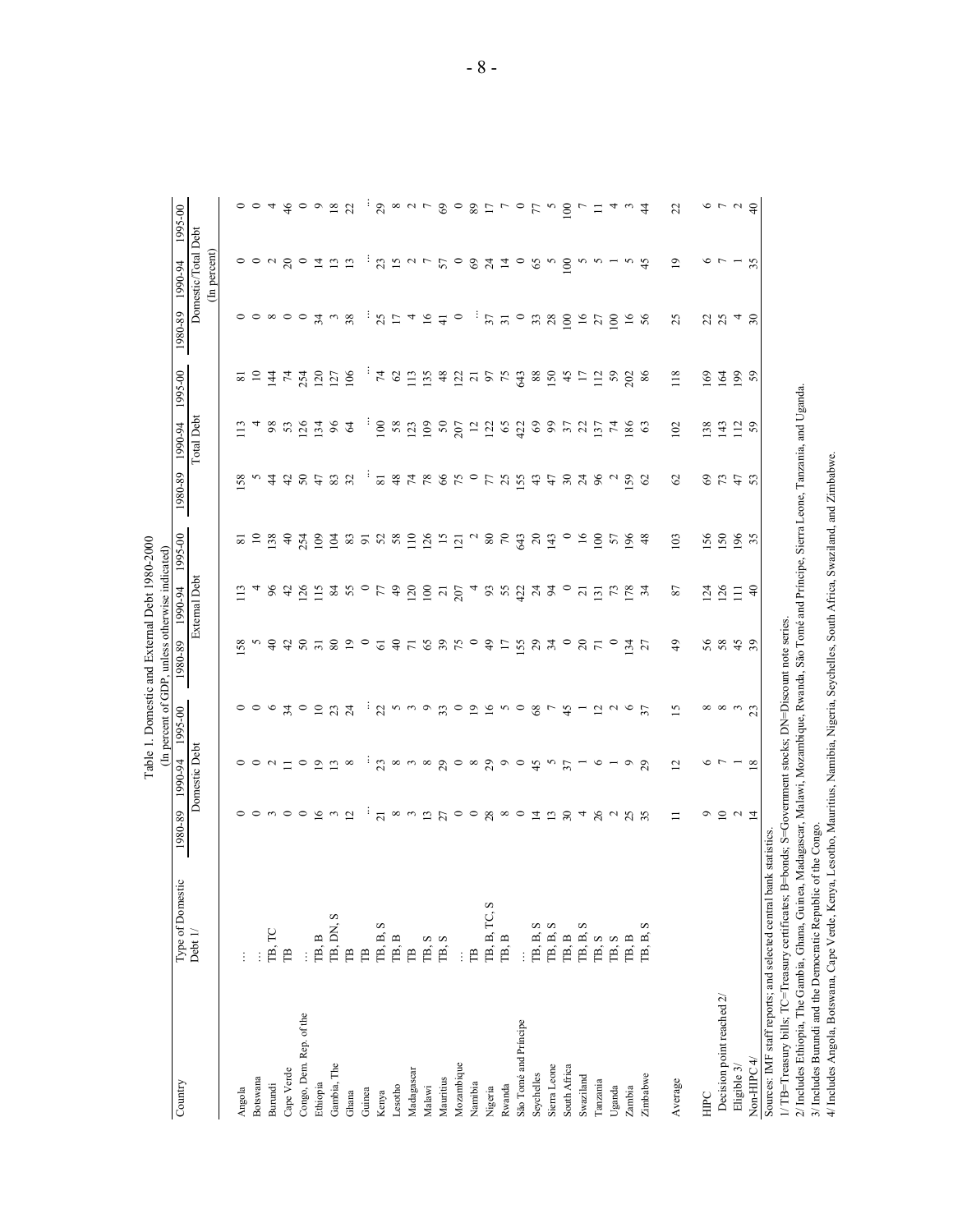Finally, Table 1 shows that while domestic debt stocks have grown in recent years relative to GDP, their size is still negligible compared with the size of foreign indebtedness. Domestic debt only accounted for just over a fifth of total debt in the latter half of the 1990s, slightly lower than in the 1980s. However, there are marked differences between HIPCs and non-HIPCs. While domestic debt financing has grown relatively to foreign borrowing in non-HIPCs, domestic borrowing in HIPCs has been dominated by the huge accumulation of external debt in the 1990s. As a result, the ratio of domestic debt to total debt between the two groups diverged significantly in the 1990s from relatively similar levels in the 1980s as the ratio of domestic debt fell to less than 10 percent of total debt in HIPCs while it increased to almost 40 percent in non-HIPCs by the end of the 1990s.

As mentioned in Section III, the scope for expanding domestic debt depends on the depth of the financial sector. A useful indicator in that regard is the ratio of broad money to GDP. Table 2 shows that African financial sectors generally appear to be relatively small and on average, they tend to be much smaller in HIPCs than in non-HIPCs. The "deepest" financial sectors were found in Cape Verde, Kenya, Mauritius, Seychelles, and South Africa, where broad money amounted to more than 50 percent of GDP in the late 1990s.

The small financial sectors in most countries limit the scope for expanding domestic debt. The ratio of domestic debt to broad money is shown in Table 2. A number of countries had very large ratios of domestic debt to broad money at the end of 1990s, including The Gambia, Ghana, Nigeria, Seychelles, South Africa, and Zimbabwe. The ratio for Ghana was even larger than 100 percent. Interestingly, the average ratio is almost the same in HIPCs as in non-HIPCs despite the fact that the former group has much less domestic debt. In other words, the scope for expanding domestic debt in HIPCs appears to be more limited, particularly in The Gambia, Ghana, Malawi, Sierra Leone, and Tanzania, compared with non-HIPCs as further expansions of domestic debt in HIPCs would increase the scarcity of commercial bank resources and, thereby, curb credit to the private sector.

## **B. The Investor Base**

As mentioned above, a diverse investor base is crucial to lowering the cost of government debt and the volatility of market yields. Furthermore, a narrow investor base, mainly consisting of commercial banks, increases the risk of crowding out private investment, especially in SSA countries where private companies have to rely on bank financing given the absence of corporate debt markets. As such, an important component of debt management is to stimulate a diverse investor base and develop instruments, trading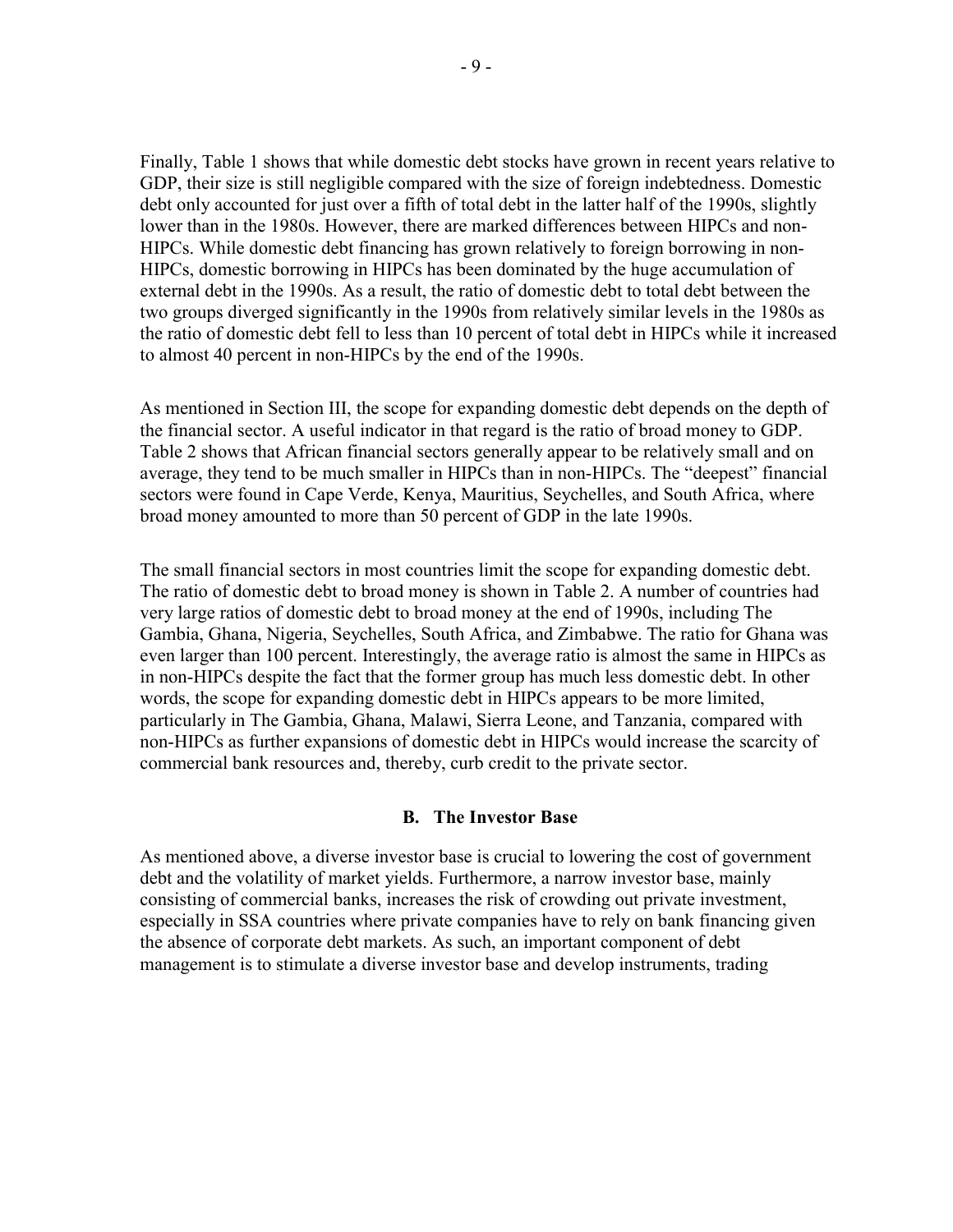| Country                   |         | M <sub>2</sub>      |         |                  | Domestic debt          |                  |
|---------------------------|---------|---------------------|---------|------------------|------------------------|------------------|
|                           |         | (In percent of GDP) |         |                  | (In percent of $M_2$ ) |                  |
|                           | 1980-89 | 1990-94             | 1995-00 | 1980-89          | 1990-94                | 1995-00          |
| Angola                    | 107     | 72                  | 18      | $\boldsymbol{0}$ | $\boldsymbol{0}$       | $\mathbf{0}$     |
| Botswana                  | 19      | 20                  | 21      | $\boldsymbol{0}$ | $\boldsymbol{0}$       | $\mathbf{0}$     |
| Burundi                   | 18      | 18                  | 19      | 19               | 11                     | 30               |
| Cape Verde                | 47      | 64                  | 64      | $\boldsymbol{0}$ | 17                     | 53               |
| Congo, Dem. Rep. of the   | 8       | 14                  | $\tau$  | $\mathbf{0}$     | $\boldsymbol{0}$       | $\boldsymbol{0}$ |
| Ethiopia                  | 28      | 41                  | 41      | 57               | 47                     | 25               |
| Gambia, The               | 21      | 22                  | 29      | 13               | 57                     | 80               |
| Ghana                     | 15      | 16                  | 22      | 83               | 47                     | 106              |
| Guinea                    | 10      | 9                   | 10      | $\cdots$         | $\ldots$               | $\ldots$         |
| Kenya                     | 29      | 38                  | 50      | 71               | 63                     | 44               |
| Lesotho                   | 49      | 34                  | 31      | 18               | 25                     | 16               |
| Madagascar                | 21      | 22                  | 21      | 15               | 13                     | 12               |
| Malawi                    | 22      | 22                  | 16      | 59               | 38                     | 57               |
| Mauritius                 | 47      | 67                  | 77      | 57               | 44                     | 43               |
| Mozambique                | 37      | 22                  | 21      | $\boldsymbol{0}$ | $\boldsymbol{0}$       | $\mathbf{1}$     |
| Namibia                   | 12      | 30                  | 42      | $\mathbf{0}$     | 25                     | 44               |
| Nigeria                   | 27      | 21                  | 17      | 106              | 137                    | 95               |
| Rwanda                    | 13      | 16                  | 17      | 62               | 59                     | 30               |
| São Tomé and Príncipe     | 59      | 31                  | 32      | $\mathbf{0}$     | $\boldsymbol{0}$       | $\boldsymbol{0}$ |
| Seychelles                | 32      | 42                  | 78      | 43               | 107                    | 86               |
| Sierra Leone              | 19      | 12                  | 14      | 71               | 38                     | 50               |
| South Africa              | 56      | 53                  | 56      | 53               | 71                     | 81               |
| Swaziland                 | 33      | 32                  | 26      | 12               | 3                      | $\overline{4}$   |
| Tanzania                  | 27      | 17                  | 16      | 93               | 38                     | 74               |
| Uganda                    | 9       | $\,$ $\,$           | 13      | 24               | $\overline{7}$         | 16               |
| Zambia                    | 17      | 20                  | 19      | 145              | 44                     | 30               |
| Zimbabwe                  | 27      | 22                  | 42      | 129              | 130                    | 91               |
| Average                   | 31      | 30                  | 32      | 39               | 39                     | 42               |
| <b>HIPC</b>               | 23      | 20                  | 21      | 38               | 27                     | 37               |
| Decision point reached 1/ | 24      | 21                  | 22      | 43               | 31                     | 41               |
| Eligible 2/               | 13      | 16                  | 13      | 9                | 6                      | 15               |
| Non-HIPC 3/               | 41      | 41                  | 43      | 41               | 52                     | 46               |

Table 2. Financial Sector Depth and Domestic Debt, 1980-2000

Sources: IMF staff reports; and selected central bank statistics.

1/ Includes Ethiopia, The Gambia, Ghana, Guinea, Madagascar, Malawi, Mozambique, Rwanda, São Tomé and Príncipe, Sierra Leone, Tanzania, and Uganda.

2/ Includes Burundi and the Democratic Republic of the Congo.

3/ Includes Angola, Botswana, Cape Verde, Kenya, Lesotho, Mauritius, Namibia, Nigeria, Seychelles, South Africa, Swaziland, and Zimbabwe.

facilities, and distribution networks that best suit the needs of investors (World Bank and IMF, 2001). In most developed market economies, there are traditionally four general categories of potential investors in government securities instruments: domestic and foreign and, for each of these categories, the banking sector (comprising commercial banks as well as central banks) and the nonbank sector consisting of contractual savings sector (pension funds), collective investment funds, and nonfinancial entities such as nonfinancial corporations and individual investors. The presence of foreign investors in African securities markets is generally limited. To date, only a few countries had active participation of foreign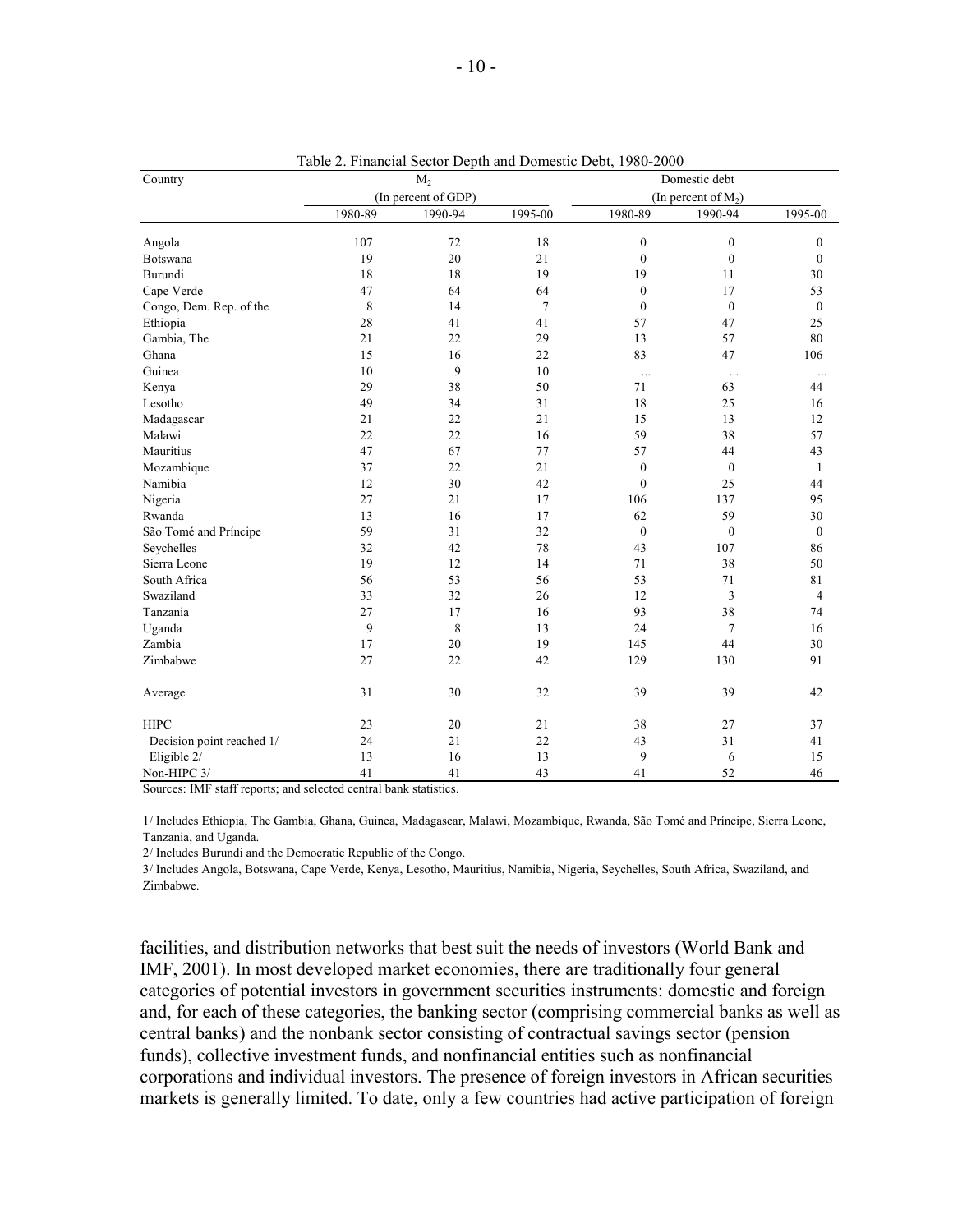investors in their debt markets, which may be a result of underdeveloped trading facilities, high country risk, and capital account restrictions.

Commercial banks are the main holders of government debt in the African debt market, holding half of all outstanding domestic debt (Table 3). While they enjoy a relatively high income from government debt, their large holdings of domestic debt may also reflect some fundamental shortcomings in their commercial banking operations (World Bank and IMF, 2001). These shortcomings include institutional weaknesses that undermine lending to the private sector given ineffective screening and monitoring capabilities of loans, a small amount of reliable information on creditworthy borrowers, and weak legal systems (such as the absence of commercial courts to settle payments disputes). $4$ 

The nonbank sector was found to be the second biggest holder, accounting for a third of outstanding debt. The limited role played by the nonbank sector compared with commercial banks may be the absence of large-scale institutional investors in the nonbank sector. However, the nonbank sector was found to play an important role in Kenya, Madagascar, Mauritius, Rwanda, and South Africa. Insurance companies and pension funds were in these cases the most common investors, but building societies, post office savings banks, public enterprises, and the general public also played a role.

Finally, central banks accounted for a modest share of government debt, with the exception of Burundi, Nigeria, and Tanzania. While such holdings can be utilized for monetary policy purposes, central bank purchases of government debt are basically identical to monetizing budget deficits.

## **C. Real Treasury Bill Rates and Financial Sector Reforms**

Financial systems in most African countries were highly controlled in the 1980s. However, many countries embarked on a series of financial sector reforms in the late 1980s aimed at liberalizing their financial sectors to improve financial intermediation. In many cases, these reforms included a move toward more liberal government debt markets based on flexible and market-determined interest rates, subject to the level of inflation, the outstanding amount of

<sup>&</sup>lt;sup>4</sup> A good measure of these shortcomings is the amount of nonperforming loans (NPL). Mehran and others (1998) found that the ratio of NPL to total loans averaged 16 percent in 16 non-CFA countries. The ratio was significantly higher for HIPCs than in non-HIPCs with almost a quarter of total loans being recorded as NPLs in the former group.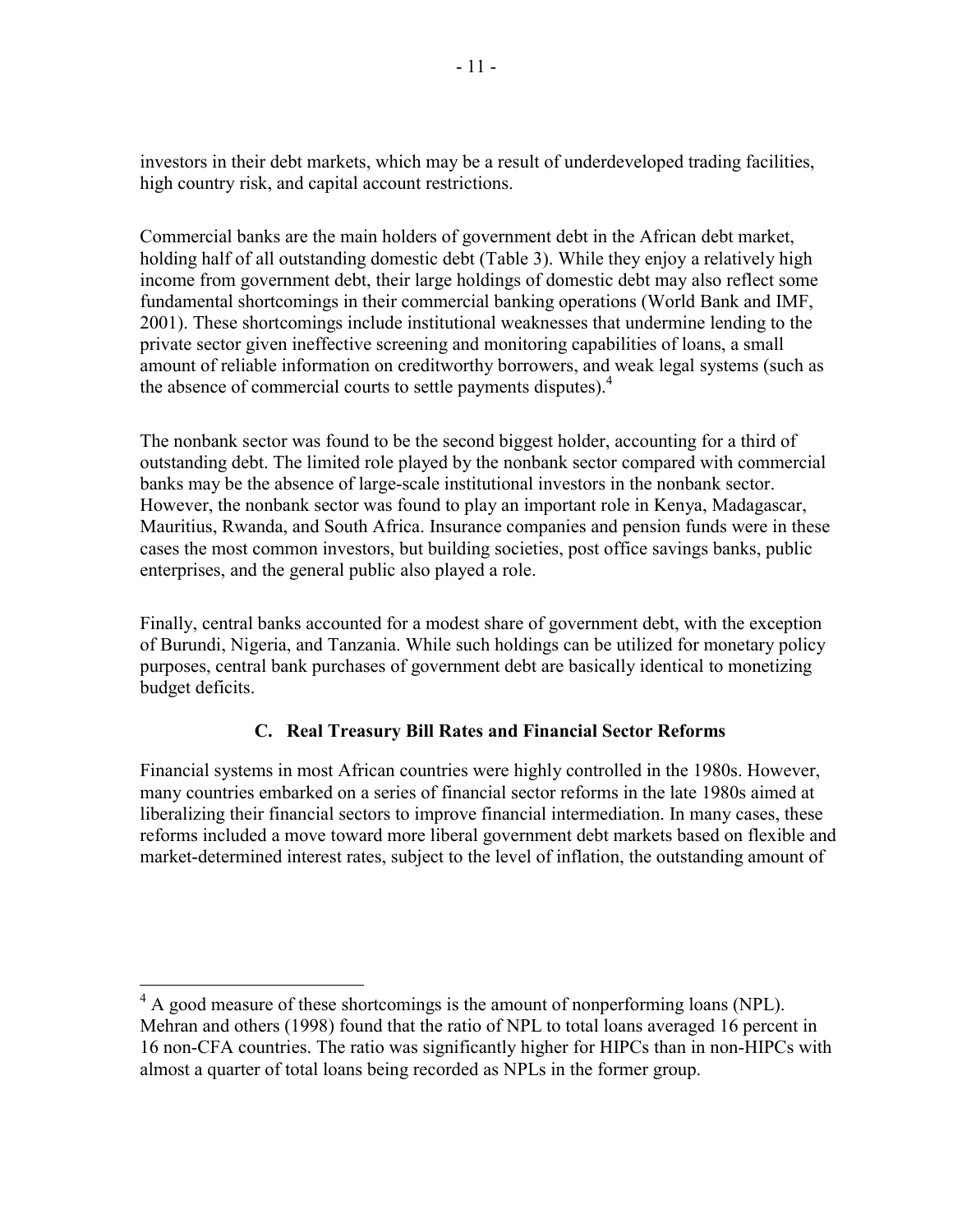| Country                   |          | <b>Banking Sector</b> |                  | Nonbank sector |
|---------------------------|----------|-----------------------|------------------|----------------|
|                           | Total    | Central Bank          | Commercial Banks |                |
| Burundi                   | 77       | 55                    | 22               | 23             |
| Cape Verde                | 78       | 30                    | 48               | 22             |
| Ethiopia                  | 81       | 24                    | 57               | 19             |
| Gambia, The               | 52       | $\mathbf{0}$          | 52               | 48             |
| Ghana                     | 66       | 27                    | 39               | 34             |
| Kenya                     | 50       | 11                    | 39               | 50             |
| Lesotho                   | 81       | 1                     | 80               | 19             |
| Madagascar                | $\cdots$ | $\cdots$              | $\cdots$         | $\cdots$       |
| Malawi                    | 100      | $\boldsymbol{0}$      | 100              | $\mathbf{0}$   |
| Mauritius                 | 45       | 5                     | 40               | 55             |
| Nigeria                   | 96       | 66                    | 30               | 4              |
| Rwanda                    | 21       | $\boldsymbol{0}$      | 21               | 79             |
| Seychelles                | 86       | $\boldsymbol{0}$      | 86               | 14             |
| Sierra Leone              | 63       | 4                     | 60               | 37             |
| South Africa              | $\cdots$ | $\cdots$              | $\cdots$         |                |
| Swaziland                 | 66       | $\Omega$              | 66               | 34             |
| Tanzania                  | 86       | 44                    | 42               | 14             |
| Uganda                    | 90       | 17                    | 73               | 10             |
| Zambia                    | 78       | $\mathbf{0}$          | 77               | 22             |
| Zimbabwe                  | 53       | 19                    | 35               | 47             |
| Average                   | 70       | 17                    | 54               | 30             |
| <b>HIPC</b>               | 71       | 17                    | 54               | 29             |
| Decision point reached 1/ | 71       | 13                    | 58               | 29             |
| Eligible 2/               | 77       | 55                    | 22               | 23             |
| Non-HIPC 3/               | 69       | 16                    | 53               | 31             |

#### Table 3. Holdings of Government Debt Across Sectors (In percent)

1/ Includes Ethiopia, The Gambia, Ghana, Guinea, Madagascar, Malawi, Mozambique, Rwanda, São Tomé and Príncipe, Sierra Leone,

Tanzania, and Uganda.

2/ Includes Burundi and the Democratic Republic of the Congo.

3/ Includes Angola, Botswana, Cape Verde, Kenya, Lesotho, Mauritius, Namibia, Nigeria, Seychelles, South Africa, Swaziland, and Zimbabwe.

debt, and the risk of default. This replaced a system in which the government often had forced the state-controlled financial system to hold government debt despite minimal returns. Whereas real interest rates on bonds were often negative in the pre-reform period, in the early 1990s they needed to increase to more positive realms in order to make bonds attractive.

The positive impact of these reforms on financial development and liberalization are evident from the index numbers in the first two columns of Table 4. These numbers are drawn from Gelbard and Leite (1999) and comprise six subcategories, each based on additional subindicators: (i) market structure; (ii) financial products; (iii) financial liberalization; (iv) institutional environment; (v) financial openness; and (vi) monetary policy instruments. A higher index number indicates a more developed financial system. It can be seen that the financial systems improved in virtually all countries, with the largest improvements observed in HIPCs (although they came from the lowest base).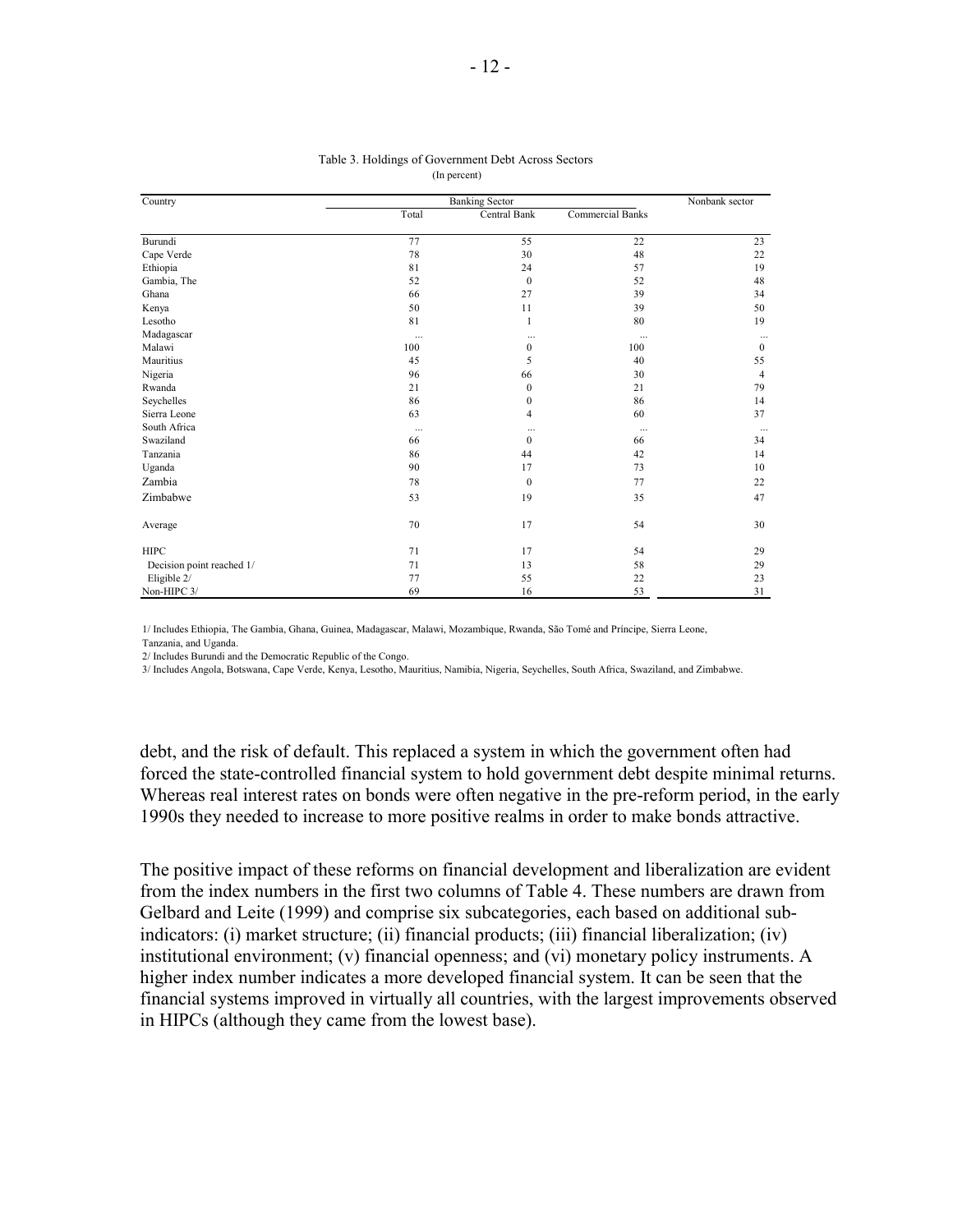| Country                   | <b>Financial Development</b> |          |          | Real Treasury Bill Rates |                |           | Credit to Private Sector    |          |
|---------------------------|------------------------------|----------|----------|--------------------------|----------------|-----------|-----------------------------|----------|
|                           | $(Index)$ 1/                 |          |          | (In percent)             |                |           | (In percent of broad money) |          |
|                           | 1987                         | 1997     | 1980-89  | 1990-94                  | 1995-00        | 1980-89   | 1990-94                     | 1995-00  |
| Angola                    | 9                            | 21       | $\sim$   | $\sim$                   |                | $\cdots$  | $\cdots$                    | 14       |
| Botswana                  | 47                           | 62       | $\cdots$ | $\cdots$                 | $\ddotsc$      | 40        | 54                          | 51       |
| Burundi                   | $\cdots$                     | $\cdots$ | $\cdots$ | $\cdots$                 | $\cdots$       | 42        | 63                          | 72       |
| Cape Verde                | 34                           | 54       | $\cdots$ | $\cdots$                 | 6              | $\cdots$  |                             | 44       |
| Congo, Dem. Rep. of the   | 20                           | 52       |          | $\cdots$                 |                | 23        | $\overline{7}$              | $\cdots$ |
| Ethiopia                  | $\mathbf{Q}$                 | 23       | (2)      | (5)                      | $\overline{c}$ | 11        | 9                           | 46       |
| Gambia, The               | 43                           | 60       | (4)      | 9                        | 11             | 77        | 44                          | 36       |
| Ghana                     | 31                           | 75       | (32)     | 5                        | 5              | 19        | 26                          | 38       |
| Guinea                    | 30                           | 50       |          | 14                       | 8              | $\cdots$  |                             | $\cdots$ |
| Kenya                     | 44                           | 75       | 5        | 8                        | 15             | 68        | 57                          | 60       |
| Lesotho                   | 20                           | 44       | (1)      | (0)                      | 5              | 26        | 48                          | 53       |
| Madagascar                | 38                           | 63       | $\cdots$ | (11)                     | (1)            | 103       | 79                          | 48       |
| Malawi                    | 24                           | 47       | (6)      | (2)                      | (4)            | 61        | 51                          | 29       |
| Mauritius                 | 62                           | 85       | (2)      | $\mathbf{0}$             | 3              | 53        | 56                          | 68       |
| Mozambique                | 24                           | 53       |          | $\cdots$                 | 9              | $\cdots$  | 43                          | 58       |
| Namibia                   | 42                           | 72       |          | 3                        | 8              | $\cdots$  | 90                          | 96       |
| Nigeria                   | 27                           | 61       | (12)     | (19)                     | (10)           | 52        | 47                          | 65       |
| Rwanda                    |                              |          | $\cdots$ | $\cdots$                 | $\cdots$       | 49        | 43                          | 53       |
| São Tomé and Príncipe     | 22                           | 30       | $\cdots$ | $\ddotsc$                | $\ddotsc$      | $\ddotsc$ |                             | 25       |
| Seychelles                |                              |          | 8        | 11                       | 6              | 36        | 18                          | 19       |
| Sierra Leone              |                              |          | (49)     | (15)                     | (2)            | 22        | 25                          | 19       |
| South Africa              | 77                           | 87       | (2)      | 1                        | $\overline{7}$ | 93        | 110                         | 121      |
| Swaziland                 | 43                           | 60       | (4)      | $\theta$                 | $\overline{4}$ | 65        | 75                          | 64       |
| Tanzania                  | 30                           | 65       |          | 17                       | $\overline{c}$ | 14        | 54                          | 22       |
| Uganda                    | 36                           | 64       | (101)    | $\overline{c}$           | $\overline{4}$ | 29        | 40                          | 38       |
| Zambia                    | 47                           | 75       | (27)     | (71)                     | 9              | 40        | 36                          | 41       |
| Zimbabwe                  | 38                           | 65       | (5)      | (4)                      | $\overline{c}$ | 43        | 84                          | 89       |
| Average                   | 34                           | 58       | (16)     | (3)                      | $\overline{4}$ | 46        | 50                          | 51       |
| <b>HIPC</b>               | 28                           | 53       | (32)     | (6)                      | 4              | 41        | 40                          | 40       |
| Decision point reached 2/ | 29                           | 53       | (32)     | (6)                      | $\overline{4}$ | 42        | 41                          | 38       |
| Eligible 3/               | 20                           | 52       | $\cdots$ | $\cdots$                 | $\ddotsc$      | 32        | 35                          | 72       |
| Non-HIPC 4/               | 40                           | 62       | (1)      | (0)                      | $\overline{4}$ | 53        | 64                          | 62       |

| Table 4. Financial Development, Real Treasury-Bill Rates and Private Sector Lending, 1980-2000 |  |  |
|------------------------------------------------------------------------------------------------|--|--|
|                                                                                                |  |  |

Sources: IFS; and Gelbard and Leite (1999).

1/ Numbers based on Gelbard and Leite (1999).

2/ Includes Ethiopia, The Gambia, Ghana, Guinea, Madagascar, Malawi, Mozambique, Rwanda, São Tomé and Príncipe, Sierra Leone, Tanzania, and Uganda.

3/ Includes Burundi and the Democratic Republic of the Congo.

4/ Includes Angola, Botswana, Cape Verde, Kenya, Lesotho, Mauritius, Namibia, Nigeria, Seychelles, South Africa, Swaziland, and Zimbabwe.

The liberalization of the financial system appears to have been accompanied by a sharp rise in real interest rates (Table 4). At the end of the 1990s, all countries had positive real treasury bill rates except for Madagascar, Malawi, Nigeria, and Sierra Leone. In comparison, 13 of 15 countries for which data were available had negative real treasury bill rates during the 1980s. In contrast, real treasury-bill rates in The Gambia and Kenya exceeded 10 percent at the end of the 1990s. As noted above, financial sectors in HIPCs developed more rapidly than in non-HIPCs, and this may also explain that they witnessed the largest increase in real treasury-bill rates from an average of -32 percent in the 1980s to 4 percent by the end of the 1990s. In contrast, securities markets in non-HIPCs were already relatively liberal in the 1980s, and only small increases were needed to achieve positive real treasury bill rates.

#### **D. Maturity Structure**

The maturity structure of government debt can affect both, the costs and risks of using domestic debt instruments. In general, the government should attempt to issue debt with appropriate maturity length that mirrors the maturity structure of the short-term current and long-term capital expenditures. However, the government may be tempted to issue mainly short-term debt if the yield curve is sufficiently upward sloping. Furthermore, while there are obvious benefits from extending the maturity structure, including a reduction in market and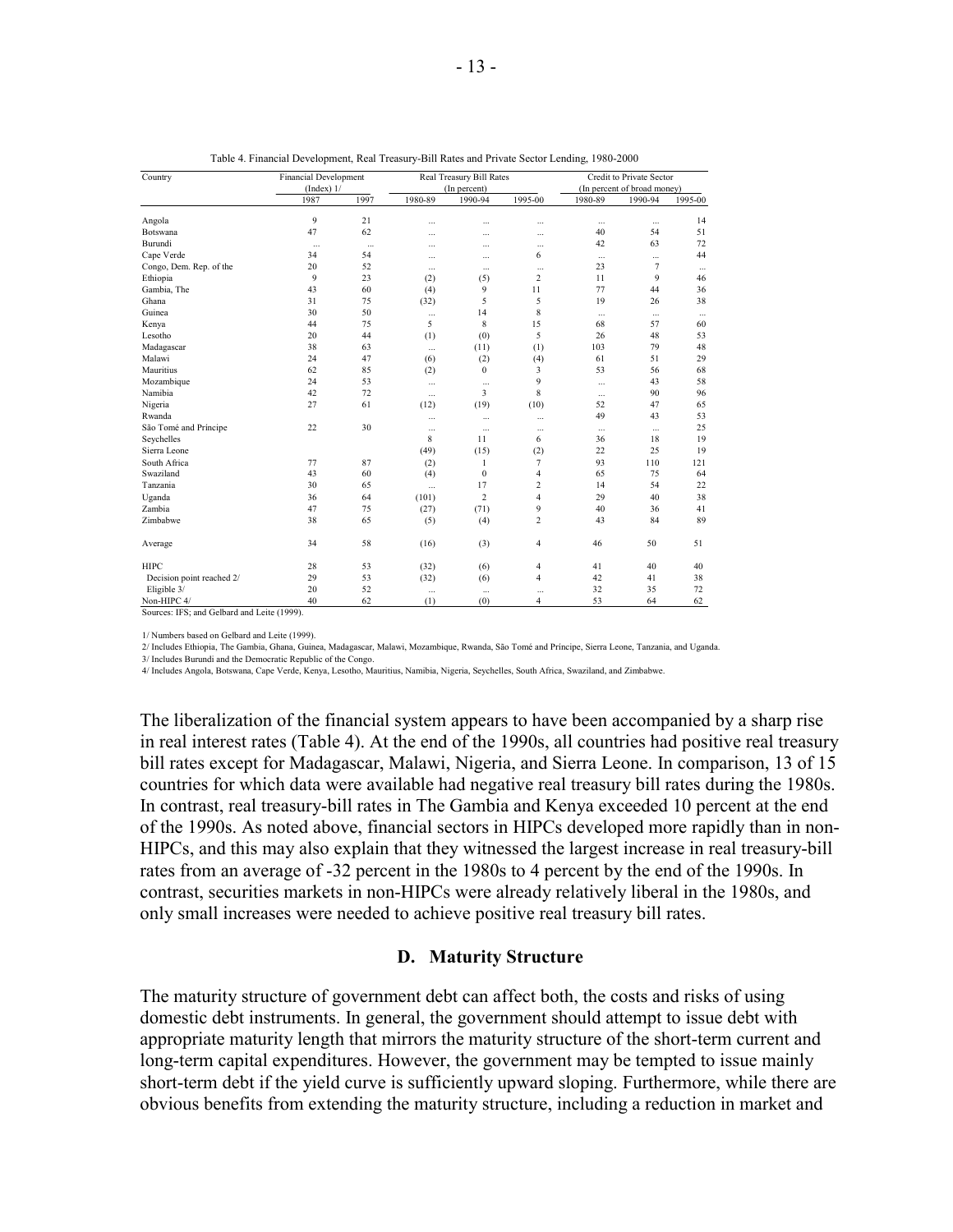rollover risks, the market may not be "ready" to absorb long-term paper, especially if there is considerable macroeconomic instability. In addition, the absence of a contractual savings sector and mutual funds with sufficiently long investment horizons may also limit the ability of the government to extend the maturity structure. To some extent, the length of the maturity structure can be viewed as a measure of the degree of market development.

Short-term paper dominates debt markets in Africa (Figure 1). Three-month bills are the most frequently used, accounting for almost 50 percent of outstanding debt stocks (implying that African governments, on average, must roll over half of their debt portfolio four times a year). The second most common maturity is 12 months, accounting for about a fifth of the bonds, while a tenth of all bonds have a six-month maturity.



Figure 1. Average Maturity Structure of Domestic Debt in 14 Non-CFA SSA Countries

Source: Author's calculations.

The average maturity for the African countries is 231 days or about 10 months (Table 5). Domestic debt markets in HIPCs appear to have the shortest maturity structure of only 177 days. Burundi has the shortest average maturity of 77 days, closely followed by Uganda with 93 days. In contrast, non-HIPCs benefiting from more sophisticated markets have longer maturities; South Africa and Swaziland top the list with an average maturity length of 1,748 and 1,145 days, respectively.

As mentioned above, the dominance of short-term paper in African securities markets greatly increases rollover and market risks, especially in countries with large outstanding debt stocks. Financial liberalization has induced more interest rate flexibility and made countries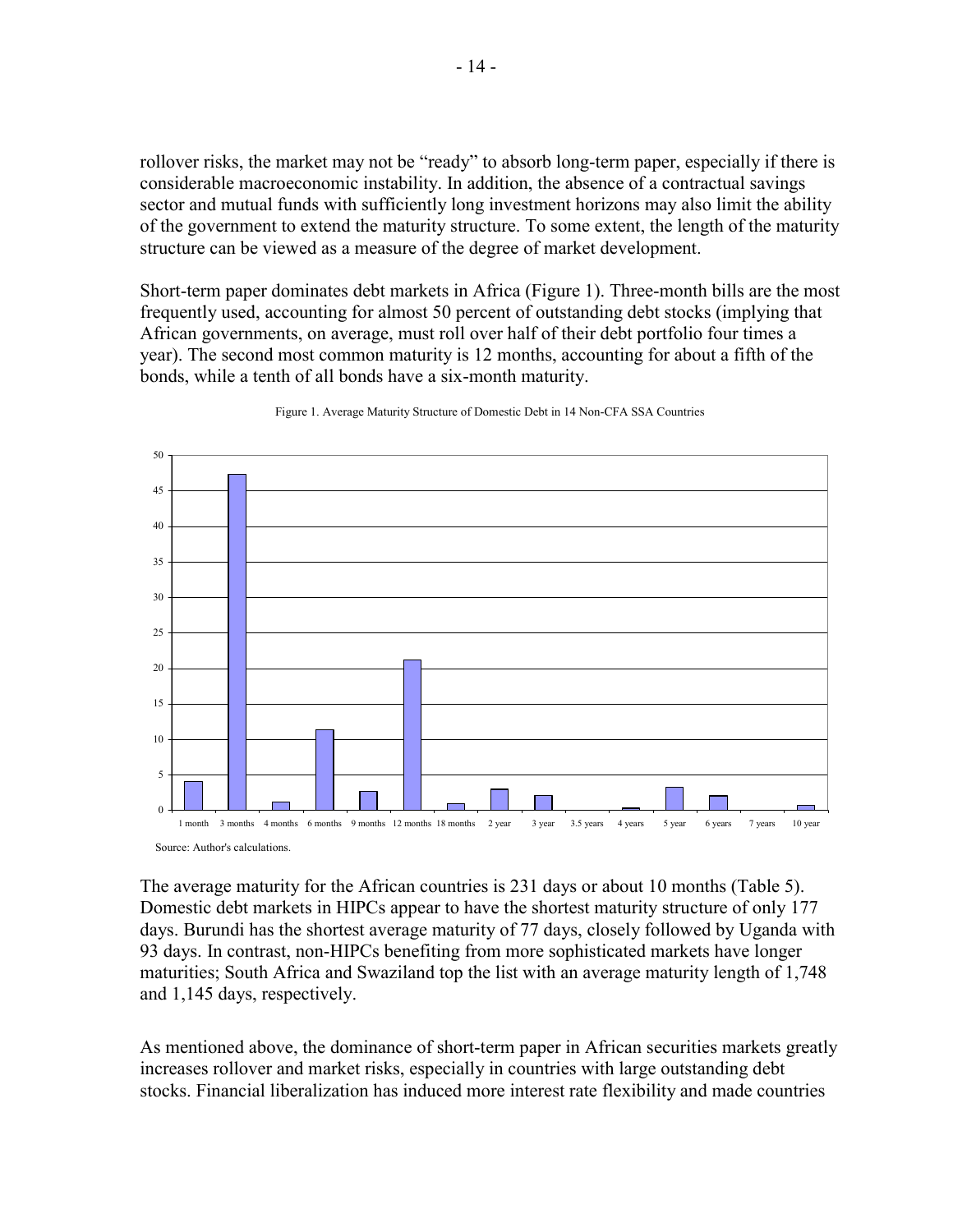with large amount of short-term debt vulnerable to changes in market conditions. Some governments must rollover debt, amounting to a quarter of GDP, three or four times a year (on average).

| Country           | Domestic Debt/GDP | GDP/Capita             | Maturity  |
|-------------------|-------------------|------------------------|-----------|
|                   | (In percent) $1/$ | (In U.S. dollars) $2/$ | (In days) |
| Burundi           | 9                 | 141                    | 77        |
| Uganda            | $\overline{2}$    | 348                    | 93        |
| Gambia, The       | 31                | 371                    | 112       |
| Ghana             | 29                | 413                    | 122       |
| Malawi            | 11                | 169                    | 177       |
| Sierra Leone      | 10                | 147                    | 190       |
| Lesotho           | 11                | 551                    | 203       |
| Nigeria           | 21                | 254                    | 228       |
| Cape Verde        | 26                | 1,519                  | 256       |
| Zambia            | 5                 | 392                    | 296       |
| Rwanda            | 6                 | 242                    | 351       |
| Kenya             | 22                | 328                    | 382       |
| Namibia           | 19                | 2,408                  | 859       |
| Swaziland         | $\mathbf{1}$      | 1,476                  | 1,145     |
| South Africa      | 41                | 3,985                  | 1,748     |
| Average           | 15                | 850                    | 231       |
| <b>HIPC</b>       | 13                | 293                    | 177       |
| Non-HIPC          | 17                | 1,089                  | 512       |
| Memorandum Items: |                   |                        |           |
| Mexico            | 23                | 3,819                  | 720       |
| <b>Brazil</b>     | $\cdots$          | 4,624                  | 1,085     |
| Italy             | 105               | 20,885                 | 1,376     |
| Lithuania         | $\cdots$          | 2,056                  | 1,715     |
| India             | $\cdots$          | 459                    | 3,050     |
| New Zealand       | 35                | 17,548                 | 3,720     |
| Average           | 54                | 8,232                  | 1,945     |

Table 5. Average Maturity of Domestic Debt for Selected African Countries and Emerging Market Countries

Sources: Selected country staff reports; World Bank and IMF (2001).

1/ Data for 2000.

2/ GDP per capita (at constant 1995 U.S. dollar) in 2000.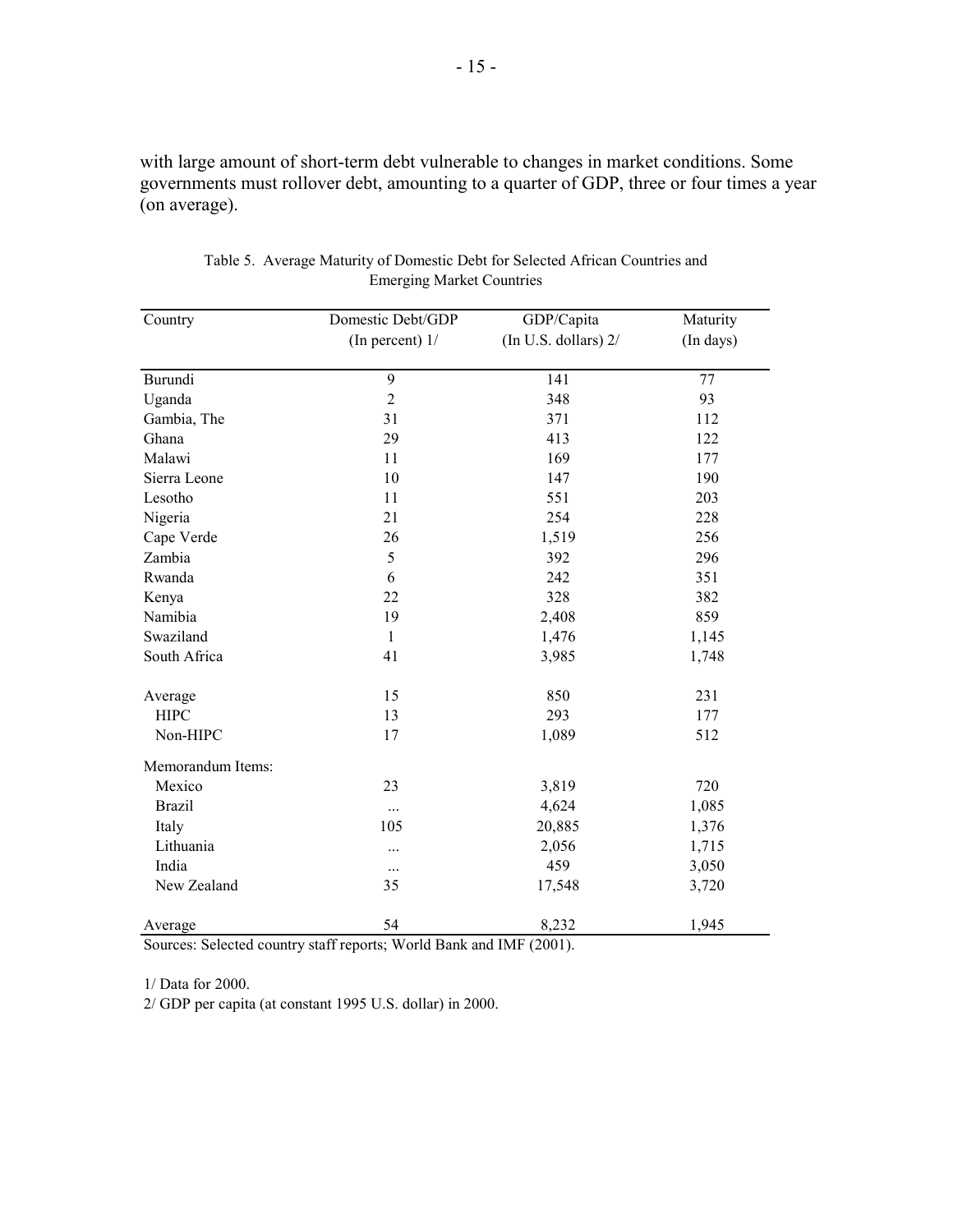The short-term nature of African debt markets is even more significant when compared with the debt markets in more developed countries. In six developed and emerging market countries for which data were available, the average maturity length was about five and half years or seven times longer than in African countries. Roughly speaking, the maturity length seems to be more closely related to general economic development (in terms of per capita income) than to the size of debt markets (relative to GDP). As a country gains wealth (with the exception of India) and the demand for more sophisticated economic arrangement expands, the need for longer-term savings instruments increases accordingly. This implies that as African countries continue to develop, their debt markets may be expected to become more advanced and long term in nature. This would help reduce the significant risks of portfolios dominated by short-term debt. A word of caution may be necessary in that some fairly poor countries have expanded their debt markets significantly in relatively undeveloped financial market settings—thereby ending up with sizable amounts of shortterm debt causing a significant burden on, and risk to, the budget.

## **V. THE IMPACT OF DOMESTIC DEBT ON THE BUDGET AND PRIVATE SECTOR CREDIT**

## **A. Budget Implications**

A key concern regarding domestic debt management is the cost, in terms of amortization and interest payments, to the budget. This section will focus on interest, since most African governments have been net borrowers in domestic markets, rolling over existing debt. Two issues deserve attention: (i) the interest burden to the budget; and (ii) the relative cost of domestic versus foreign borrowing.

Domestic interest payments are sizeable compared with revenues and GDP (Table 6). Average interest payments, as a percent of revenues, have increased in both HIPCs and non-HIPCs over 1980–2000. However, large variations occur among the countries—Ethiopia, Lesotho, Madagascar, Nigeria, and Rwanda have all cut their interest payments significantly, as their debt stocks have fallen. In contrast, The Gambia, Ghana, Malawi, Sierra Leone, and Zimbabwe have witnessed a sharp increase in domestic interest payments to more than 15 percent of their revenues. Relative to GDP, domestic interest payments, on average, account for more than 2 percent of GDP in these countries. The ratio is slightly higher in non-HIPCs than in HIPCs.

Surprisingly, domestic interest payments are as large as foreign ones, despite much lower levels of domestic than foreign debt. In fact, domestic interest payments exceeded foreign interest payments in 10 (half of which were HIPCs) of the 22 countries for which data were available. Despite the drastic decline in domestic to total debt ratio in HIPCs, domestic interest payments in percent of total interest payments have remained relatively constant at about 40 percent throughout the period. Furthermore, domestic interest payments in HIPCs account for almost the same share of total interest payments as in non-HIPCs, despite much smaller domestic debt relative to foreign debt in HIPCs. Hence, in addition to the large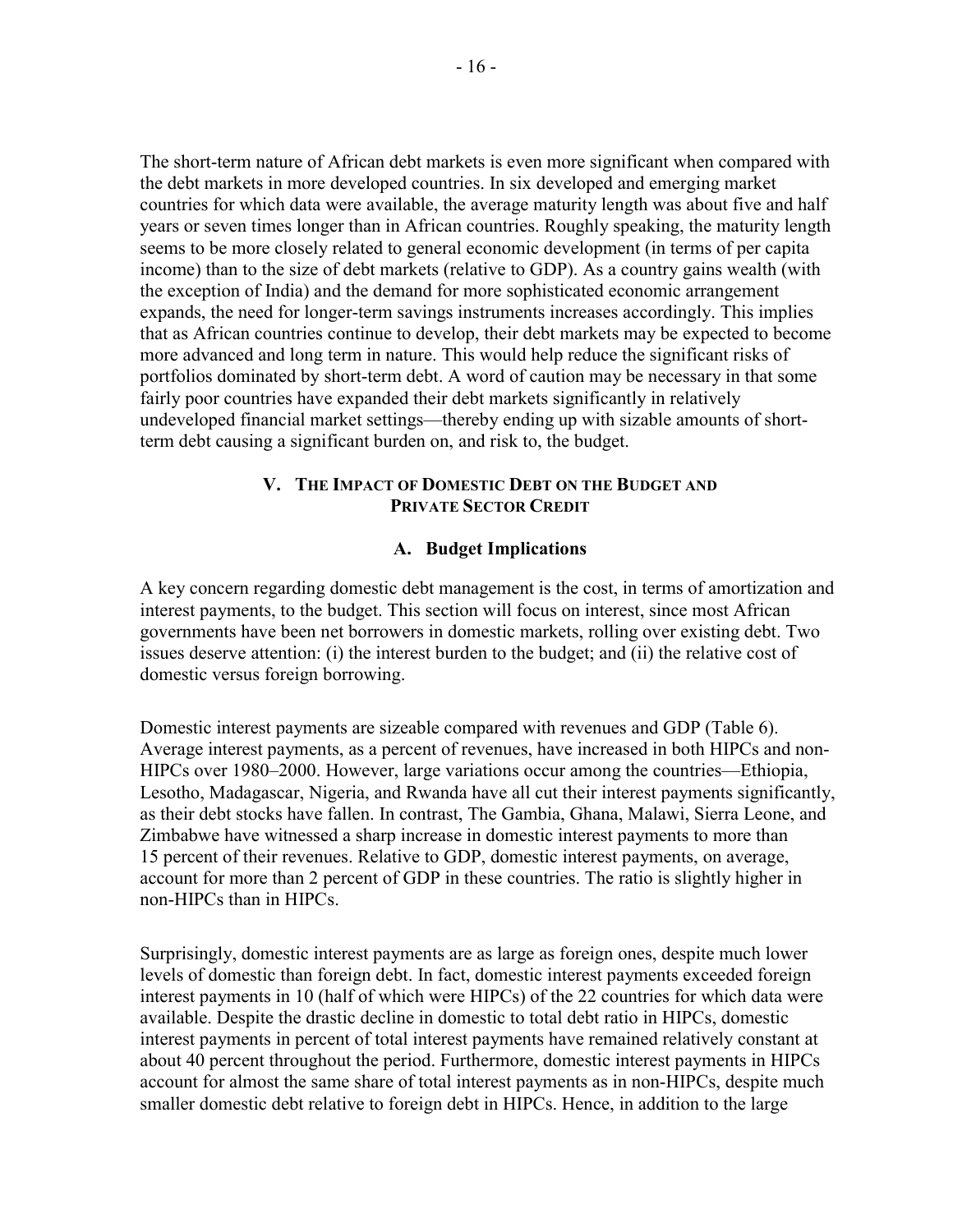| C<br>C<br>C<br>C |
|------------------|
|                  |
|                  |
|                  |
|                  |
|                  |
|                  |
|                  |
|                  |
| ς<br>ς           |
|                  |
|                  |
|                  |
|                  |
|                  |
|                  |
| į                |
|                  |
|                  |
| ١                |
|                  |
|                  |
|                  |
|                  |
|                  |
|                  |
|                  |
|                  |
|                  |
|                  |
| i                |
|                  |
| ٦                |
|                  |
|                  |
|                  |
|                  |
|                  |
|                  |
| <b>Code</b>      |
|                  |
|                  |
|                  |
|                  |
|                  |
|                  |
|                  |
|                  |
|                  |
|                  |
| ï                |
|                  |
|                  |
|                  |
|                  |

|                                                               |                  | In Percent of Total Debt Service |                |                  | In Percent of Revenues 1/ |           |                                                                                                    | In Percent of GDP                 |                                  |
|---------------------------------------------------------------|------------------|----------------------------------|----------------|------------------|---------------------------|-----------|----------------------------------------------------------------------------------------------------|-----------------------------------|----------------------------------|
| Country                                                       | 1980-1989        | 1990-94                          | 1995-2000      | 1980-1989        | 1990-94                   | 1995-2000 | 1980-1989                                                                                          | 1990-94                           | 1995-2000                        |
| Angola                                                        | ÷                |                                  |                |                  | ÷                         |           |                                                                                                    |                                   |                                  |
| Botswana                                                      |                  |                                  |                |                  |                           |           |                                                                                                    | ÷                                 |                                  |
| Burundi                                                       | $54.8$<br>20.4   | 28.0                             | $34.5$<br>69.2 | 2.9              | 2.9                       | 5.1       | 0.5                                                                                                | 0.5                               | $0.9$<br>$2.2$                   |
| Cape Verde                                                    |                  | 38.8                             |                | 1.8              | 2.4                       | 11.0      |                                                                                                    |                                   |                                  |
| Congo, Dem. Rep. of the                                       |                  | ÷                                | ÷              |                  |                           |           | ÷                                                                                                  |                                   |                                  |
| Ethiopia                                                      | 74.6             | 68.8                             | 64.9           | $\frac{1}{4}$    | 11.6                      | $8.1\,$   | $0.8\,$                                                                                            | $\frac{1}{12}$                    | $\frac{15}{1}$ 3.3               |
| Gambia, The                                                   | 33.4             | 53.9                             | 72.8           | 6.7              | 9.1                       | 18.1      | 1.4                                                                                                | 2.0                               |                                  |
| Ghana                                                         | ÷                | 66.6                             | 73.6           | Ť                | 11.9                      | 24.4      | ÷,                                                                                                 | $1.8\,$                           |                                  |
| Guinea                                                        |                  | 4.0                              | 14.4           |                  |                           |           |                                                                                                    | $\overline{0}$ .                  |                                  |
| Kenya                                                         | <b>64.1</b>      | $71.7\,$                         | 74.5           | 13.4             | $0.6$<br>22.2             |           | 3.1                                                                                                | 5.7                               | $4.3$<br>$4.3$<br>$4.5$<br>$6.7$ |
| Lesotho                                                       |                  | 70.2                             | 40.6           | $5.0$<br>2.5     | 6.3                       |           | $1.8\,$                                                                                            | 2.6                               |                                  |
| Madagascar                                                    | 21.0             | 32.5                             | 20.7           |                  |                           |           | $0.\overline{3}$                                                                                   | 0.9                               | 0.6                              |
| Malawi                                                        | 92.1             | 54.8                             | 64.4           | 24.1             | 10.5                      |           | 4.6                                                                                                | $2.0$<br>$3.0$                    | 2.9                              |
| Mauritius                                                     | 62.8             | 80.6                             | 85.8           | 14.7             | 13.2                      |           | $3.\overline{3}$                                                                                   |                                   | 2.9                              |
| Mozambique                                                    |                  | ÷                                | ÷              | ÷                |                           |           | ÷                                                                                                  | ÷                                 | ÷                                |
| Namibia                                                       |                  | ÷                                | ÷              |                  |                           |           |                                                                                                    |                                   | ÷                                |
| Nigeria                                                       | 54.7             | 38.1                             | 37.4           | 20.6             | 25.4                      | 7.4       | $\frac{1}{2}$ $\frac{1}{2}$ $\frac{6}{5}$                                                          | $\frac{1}{3}$ . $\frac{3}{1}$ . 6 | $1.6$<br>0.6                     |
| Rwanda                                                        | 63.9             | 71.4                             | 41.0           | $\overline{4.1}$ | 25.1                      |           |                                                                                                    |                                   |                                  |
| São Tomé and Príncipe                                         |                  | ŧ,                               | 2.5            | ÷,               | ŧ,                        | $1.3\,$   | ÷                                                                                                  | ŧ,                                | 0.2                              |
| Seychelles                                                    |                  | ÷                                | 85.7           |                  |                           | 16.8      | ÷                                                                                                  |                                   | $7.5$<br>$7.3$<br>$5.3$          |
| Sierra Leone                                                  | 42.9             | 31.2                             | 48.7           | 17.4             | 11.7                      |           | $1.3\,$                                                                                            | $\frac{1}{1}$                     |                                  |
| South Africa                                                  | 95.5             | 97.9                             | 96.1           | 12.4             | 19.1                      | 22.1      | $2.9$<br>0.5                                                                                       | 4.4                               |                                  |
| Swaziland                                                     | $32.5$<br>$78.3$ | 16.8                             | 25.1           | $1.8\,$          | 0.5                       | 6.5       |                                                                                                    | $\overline{0.1}$                  | $\overline{0}$ .                 |
| Tanzania                                                      |                  | 51.9                             | 54.5           | 11.9             | $8.8\,$                   | $10.6\,$  | 1.6                                                                                                | $\Box$                            | 1.4                              |
| Uganda                                                        |                  | 14.4                             | 29.4           |                  | 3.2                       | 2.6       |                                                                                                    | 0.2                               | 0.3                              |
| Zambia                                                        | 33.4             | 29.7                             | 31.5           | 11.0             | 11.3                      | 10.2      | 2.4                                                                                                | 3.0                               | 2.0                              |
| Zimbabwe                                                      | 72.1             | 72.3                             | 73.7           | 9.9              | 12.9                      | 21.7      | 2.7                                                                                                | 3.4                               | 6.0                              |
| Average                                                       | 56.0             | 49.7                             | 51.9           | 6.6              | 10.9                      | 11.5      | 1.8                                                                                                | 2.0                               | 2.3                              |
| HIPC                                                          | 54.9             | 42.3                             | 42.5           | 9.4              | 9.7                       | 10.6      |                                                                                                    | 1.3                               |                                  |
| Decision point reached 2/                                     | 54.9             | 43.6                             | 43.2           | 10.2             | 10.3                      | Ξ         |                                                                                                    |                                   | $1.6$<br>$1.6$<br>0.9            |
| Eligible 3/                                                   | 54.8             | 28.0                             | 34.5           | 2.9              | 2.9                       | 5.1       | $\begin{array}{c} 1.5 \\ 1.6 \\ 0.5 \end{array}$                                                   | $1.4$ 0.9                         |                                  |
| Non-HIPC 4/                                                   | 57.5             | 60.8                             | 65.3           | 9.9              | 12.7                      |           | 2.1                                                                                                |                                   | 3.4                              |
| Sources: IMF Staff Reports; and IMF Internationa              |                  | I Financial Statistics.          |                |                  |                           |           |                                                                                                    |                                   |                                  |
| 1/ Excluding grants.                                          |                  |                                  |                |                  |                           |           |                                                                                                    |                                   |                                  |
| 2/ Includes Ethiopia, The Gambia, Ghana, Guinea,              |                  |                                  |                |                  |                           |           | Madagascar, Malawi, Mozambique, Rwanda, São Tomé and Príncipe, Sierra Leone, Tanzania, and Uganda. |                                   |                                  |
| 3/ Includes Burundi and the Democratic Republic of the Congo. |                  |                                  |                |                  |                           |           |                                                                                                    |                                   |                                  |

4/ Includes Angola, Botswana, Cape Verde, Kenya, Lesotho, Mauritius, Namibia, Nigeria, Seychelles, South Africa, Swaziland, and Zimbabwe.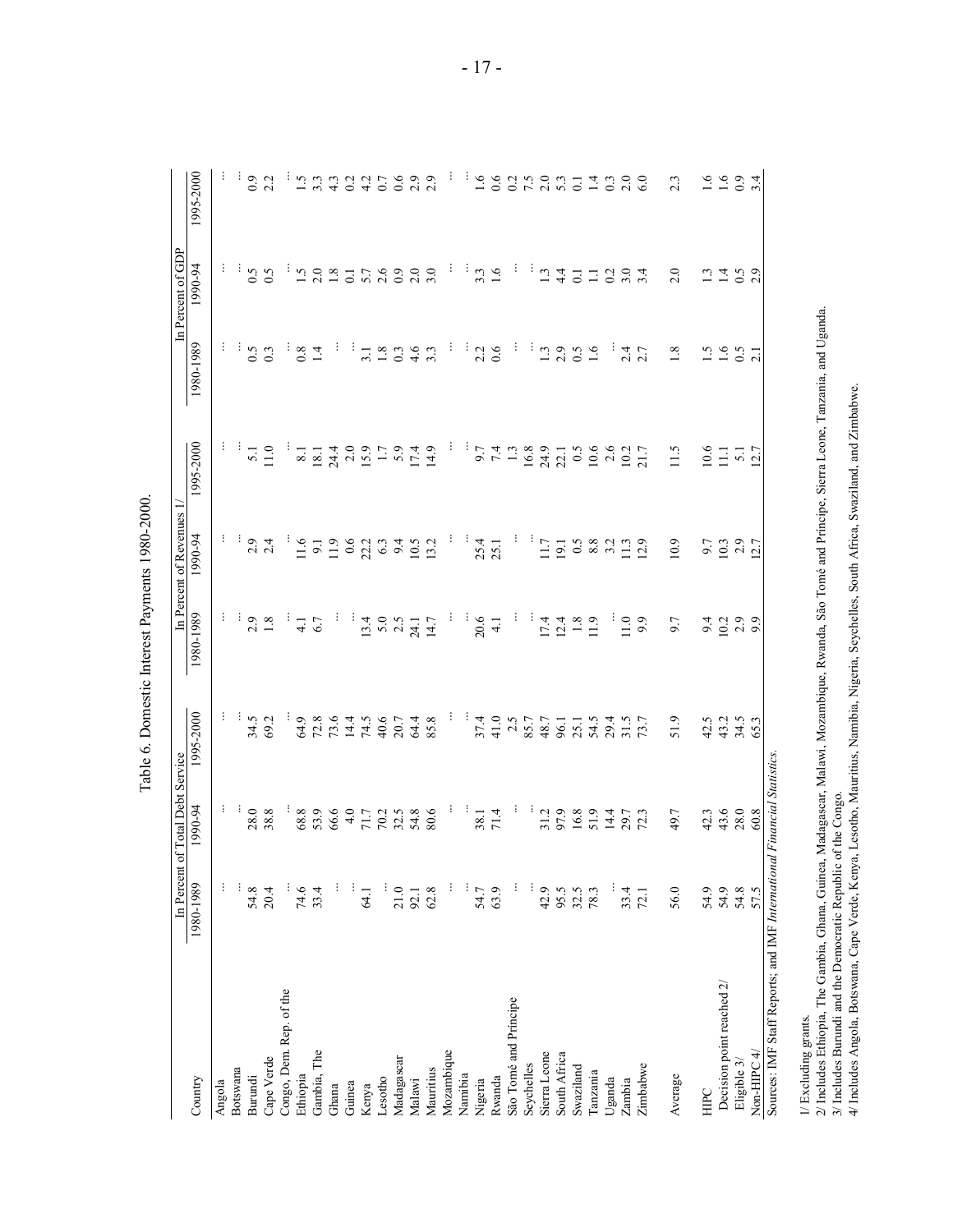foreign interest burden, recently highlighted by the HIPC Initiative, African governments have to pay a significant part of their revenues to service domestic debt.

The significant domestic interest burden is a result of relative high domestic interest rates. Various comparisons of the cost of domestic versus foreign borrowing suggest that domestic interest rates are much higher than foreign ones (Table 7). In order to measure the cost of

| Country                   |               | Nominal Treasury-bill Rate 1/ |                 |                 | Implicit Domestic 2/ | $\tilde{\phantom{a}}$ |                            | Implicit Foreign 2/ |                  |
|---------------------------|---------------|-------------------------------|-----------------|-----------------|----------------------|-----------------------|----------------------------|---------------------|------------------|
|                           | 1980-89       | 1990-94                       | 1995-00         | 1980-89         | 1990-94              | 1995-00               | 1980-89                    | 1990-94             | 1995-00          |
| Angola                    |               |                               |                 |                 |                      |                       |                            |                     |                  |
| Botswana                  | $\ddotsc$     | $\ddots$                      | .               | $\ddotsc$       |                      |                       |                            |                     |                  |
| Burundi                   |               | $\ddotsc$                     | $\ddotsc$<br>12 | $\ddotsc$<br>16 | $\cdots$<br>25       | $\cdots$<br>16        | $\cdots$<br>$\overline{c}$ | $\cdots$<br>1       | 1                |
| Cape Verde                | $\cdots$      | $\cdots$                      | 8               |                 | $\overline{c}$       | 6                     | $\overline{c}$             | $\overline{2}$      | $\overline{2}$   |
| Congo, Dem. Rep. of the   |               | $\cdots$                      |                 | $\cdots$        |                      |                       |                            |                     |                  |
| Ethiopia                  | $\cdots$<br>3 | $\cdots$<br>$\overline{7}$    | $\cdots$<br>6   | $\cdots$<br>5   | $\ldots$<br>9        | $\ldots$<br>14        | $\cdots$<br>1              | $\cdots$<br>1       | 1                |
| Gambia, The               | 13            | 17                            | 14              | 32              | 16                   | 15                    | 3                          | $\overline{c}$      | $\mathbf{1}$     |
| Ghana                     | 17            | 28                            | 37              |                 | 31                   | 19                    |                            | $\overline{c}$      | 2                |
| Guinea                    |               |                               |                 | $\cdots$        |                      |                       | $\cdots$                   |                     |                  |
|                           | $\cdots$      | 18                            | 12              | $\cdots$        | $\cdots$             | $\cdots$              | $\cdots$<br>3              | $\cdots$            | 1                |
| Kenya                     | 12            | 33                            | 22              | 13              | 24                   | 20                    |                            | 3                   | 3                |
| Lesotho                   | 13            | 13                            | 13              | 11              | 29                   | 18                    | 2                          | $\overline{c}$      | $\overline{2}$   |
| Madagascar                | $\cdots$      | 14                            | 16              | 9               | 31                   | 26                    | 2                          | $\overline{2}$      | $\boldsymbol{2}$ |
| Malawi                    | 12            | 18                            | 35              | 36              | 24                   | 38                    | 2                          | $\overline{c}$      | 1                |
| Mauritius                 | 10            | 9                             | 10              | 13              | 10                   | 9                     | 5                          | 3                   | 3                |
| Mozambique                | $\cdots$      | $\ddots$                      | 17              | $\cdots$        | $\cdots$             | $\cdots$              | $\cdots$                   | $\cdots$            | $\ddotsc$        |
| Namibia                   | $\cdots$      | 15                            | 15              | $\cdots$        | $\cdots$             | $\cdots$              | $\cdots$                   | $\cdots$            |                  |
| Nigeria                   | 9             | 17                            | 13              | $\overline{7}$  | 12                   | 10                    | 5                          | 6                   | 4                |
| Rwanda                    | 8             | $\cdots$                      | $\cdots$        | 8               | 17                   | 12                    | 1                          | 1                   |                  |
| São Tomé and Príncipe     | $\ldots$      | $\ldots$                      | $\cdots$        | $\cdots$        | $\cdots$             | $\ldots$              | $\cdots$                   | $\overline{c}$      | 2                |
| Seychelles                | 12            | 13                            | 9               | $\cdots$        | $\cdots$             | 8                     | $\cdots$                   | $\cdots$            | 6                |
| Sierra Leone              | 14            | 50                            | 20              | 17              | 31                   | 27                    | 3                          | 3                   | 1                |
| South Africa              | 13            | 14                            | 14              | 10              | 12                   | 12                    | $\cdots$                   | $\cdots$            | $\ddotsc$        |
| Swaziland                 | 11            | 11                            | 12              | 13              | 13                   | 13                    | 2                          | 3                   | 3                |
| Tanzania                  | $\cdots$      | 47                            | 17              | 8               | 17                   | 12                    | 1                          | 1                   | 1                |
| Uganda                    | 21            | 27                            | 10              | $\cdots$        | 35                   | 16                    | $\cdots$                   | 2                   |                  |
| Zimbabwe                  | 8             | 22                            | 37              | 8               | 12                   | 18                    | 4                          | $\overline{4}$      | 3                |
| Average                   | 12            | 22                            | 18              | 14              | 21                   | 17                    | 3                          | 2                   | 2                |
| <b>HIPC</b>               | 12            | 28                            | 20              | 16              | 25                   | 21                    | 2                          | 2                   | 1                |
| Decision point reached 3/ | 12            | 28                            | 20              | 16              | 25                   | 21                    | 2                          | $\overline{2}$      | -1               |
| Eligible 4/               | $\cdots$      | $\ddots$                      | 8               | $\cdots$        | $\overline{2}$       | 6                     | 2                          | $\overline{2}$      | 2                |
| Non-HIPC 5/               | 11            | 16                            | 15              | 11              | 14                   | 12                    | 3                          | 3                   | 3                |

Table 7. The Cost of Domestic and Foreign Borrowing

Sources: IMF *International Financial Statistics;* IMF country reports; and author's calculations.

1/ Nominal treasury-bill rates

2/ The implicit interest rate was calculated by dividing the interest payments in the budget with the actual debt stock and multiplying by 100.

3/ Includes Ethiopia, The Gambia, Ghana, Guinea, Madagascar, Malawi, Mozambique, Rwanda, São Tomé and Príncipe, Sierra Leone, Tanzania, and Uganda. 4/ Includes Burundi and the Democratic Republic of the Congo.

5/ Includes Angola, Botswana, Cape Verde, Kenya, Lesotho, Mauritius, Namibia, Nigeria, Seychelles, South Africa, Swaziland, and Zimbabwe.

borrowing, the average implicit interest rates for both domestic and foreign borrowing were calculated by dividing the interest payments in the budget with the actual debt stock.<sup>5</sup> At the

<sup>5</sup> A more common approach is to look at the uncovered interest rate parity. However, using foreign market interest rates for African countries may overstate the cost, since most of their borrowing is on highly concessional terms with interest rates well below market rates. The implicit interest rate calculates the average interest rate, which takes into account the (expost) exchange rate depreciation.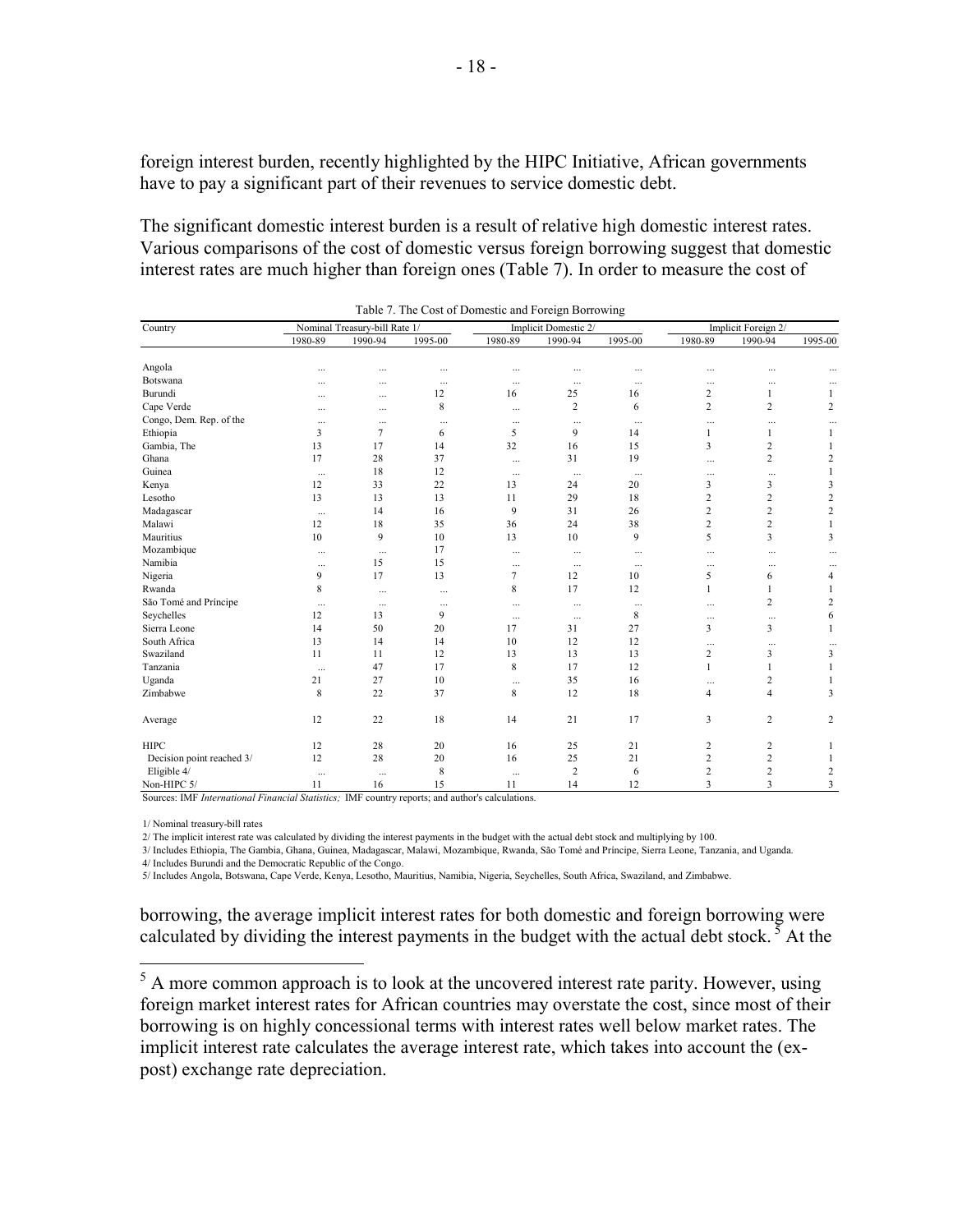end of the 1990s, the implicit domestic interest rate was found to average about 18 percent compared with 2 percent for foreign borrowing. At the same time, implicit domestic borrowing costs were found to be higher in HIPCs than in non-HIPCs. Implicit domestic interest rates are similar to the nominal treasury-bill rates.

A key question is what makes a government borrow domestically when the interest rates are much higher. First of all, amortization on external borrowings requires foreign exchange. Hence, the external vulnerability may increase dramatically if external indebtedness rises significantly. In contrast, the authorities can, at least in the short-run, rollover domestic debt without major macroeconomic implications. Second, in order to limit external vulnerability, many Fund-supported programs in poor countries include a cap on nonconcessional borrowing. Thus, if the governments in these countries cannot obtain sufficient concessional foreign assistance to meet their financing requirements, they must resort to relatively expensive domestic borrowing rather than filling the financing gap by more favorable nonconcessional foreign borrowing.

## **B. Impact on Private Sector Credit**

As mentioned above, domestic debt can crowd out private sector credit with adverse consequences for private investment. In order to examine this effect, a simple panel data model was estimated, regressing private sector lending on domestic debt (both variables were in percent of broad money) for the 27 countries over the period 1980–2000. The results from this regression (shown in table below) found significant support for the crowding out hypothesis; on average across countries, an expansion in domestic debt of 1 percent relative to broad money causes the ratio of lending to the private sector to broad money to decline by 0.15 percent.

|  | Table: regression results |  |
|--|---------------------------|--|
|--|---------------------------|--|

|                       | Domeste debt<br>coef std. error |        | Constant<br>$\csc$<br>std. error |        | O <sub>b</sub> |        |
|-----------------------|---------------------------------|--------|----------------------------------|--------|----------------|--------|
| Private sector credit | $-0.15$                         | (0.03) | 52.7                             | (1.54) | 492            | 0.0007 |

N ote: both variables in percent of M <sup>2</sup>

The Gambia showed one of the strongest decreases in the ratio of private sector lending to broad money, dropping from about three-quarters to about one-third during the 20-year period from 1980 to 2000. This coincided with a strong expansion in domestic borrowing as the ratio of domestic debt to broad money rose to 106 percent by the end of the 1990s from an average of 13 percent in the 1980s. Another interesting case is Malawi, which also witnessed a sharp reduction in private sector lending in the latter half of the 1990s. Despite having a relatively small ratio of domestic debt to GDP, domestic debt assumed a relatively large proportion of broad money given the relatively underdeveloped financial sector (see Table 4). One exception is South Africa where the ratio of credit to the private sector increased despite expansion in domestic debt. This can be attributed to the small commercial bank holdings of government debt, which helped reduce the negative impact of debt expansion on private sector lending.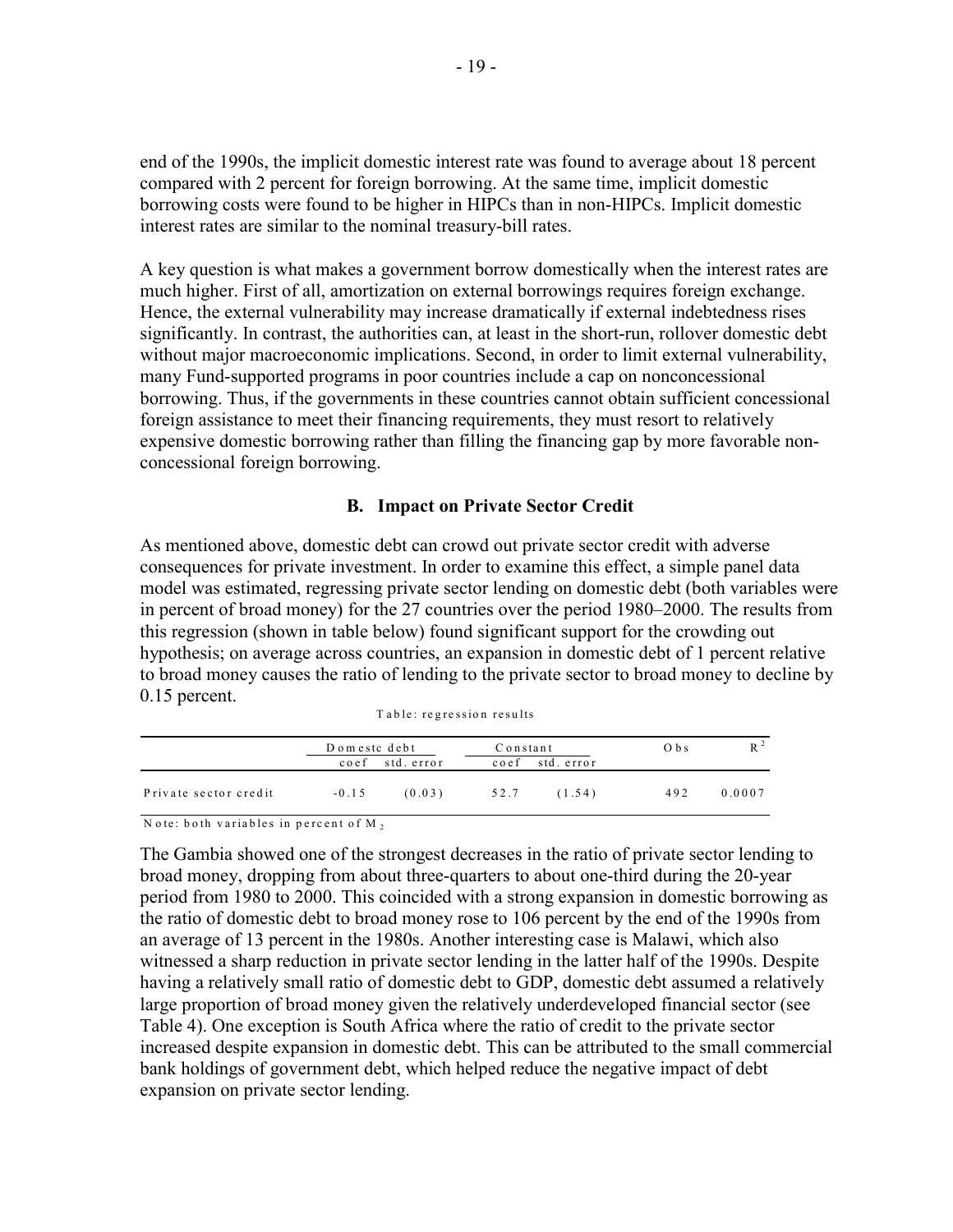#### **VI. CONCLUSION, POLICY IMPLICATIONS, AND NEEDS FOR REFORMS**

This study has examined different features of domestic debt markets in non-CFA sub-Saharan African countries. Overall, the use of domestic debt instruments is not a recent phenomenon, since 18 out of 27 countries had domestic debt markets in 1980, a number that increased to 21 by the year 2000. The ratio of domestic debt increased from 11 percent in the 1980s to 15 percent of GDP by the end of the 1990s. However, the domestic debt burden is still small compared to the foreign indebtedness.

Even though the ratio of domestic debt to GDP is modest, domestic borrowing still assumes a large part of financial resources, given the thin and shallow financial markets in the countries. The ratio of domestic debt to broad money has been constant at about 40 percent throughout the period, but with some countries observing ratios of almost 100 percent. Since commercial banks hold more than half of the outstanding domestic debt, expansion in domestic debt has had a significant negative impact on private sector lending. The nonbank sector plays a limited role, given a relatively underdeveloped institutional investment sector in many of the countries. In addition, domestic markets were mainly of a short-term nature with the most common maturity being three months; the average maturity for fifteen SSA countries for which data were available was only 231 days, far shorter than in selected emerging market countries.

Domestic debt financing was found to be much more expensive than foreign borrowing. This may be explained by the ongoing financial liberalization, which has resulted in sharply rising real treasury bill rates, but also the fact that most countries borrow externally on highly concessional terms. Consequently, domestic interest payments present the same burden to the budget as the foreign debt does, even though the domestic debt burden comprises only a fraction of the total debt burden. While domestic interest payments, on average, assumed about one-tenth of total revenue, some countries, such as The Gambia, Ghana, Kenya, and Malawi, Seychelles, Sierra Leone, South Africa, and Zimbabwe have to set aside more than 15 percent of their revenues to pay interest on domestic debt.

The study also identified marked differences in the size, cost, and maturity of domestic debt markets between HIPCs and non-HIPCs. Given the significant reliance on external financing, HIPCs have accumulated less domestic debt, although some face a significant domestic debt burden in addition to their large stock of foreign debt. Despite the lower domestic debt to GDP, HIPCs have almost a similar ratio of domestic debt to broad money given the smaller degree of financial intermediation than in non-HIPCs. Thus further expansions in domestic debt are more likely to crowd out private investments in HIPCs. While HIPCs have embarked on comprehensive financial liberalization in the first part of the 1990s, real interest rates have surged considerably as a result. This, combined with a high degree of concessional foreign borrowing, explain the fact that domestic interest payments almost equal foreign ones in these countries, despite smaller amounts of domestic debt. Further, governments in HIPCs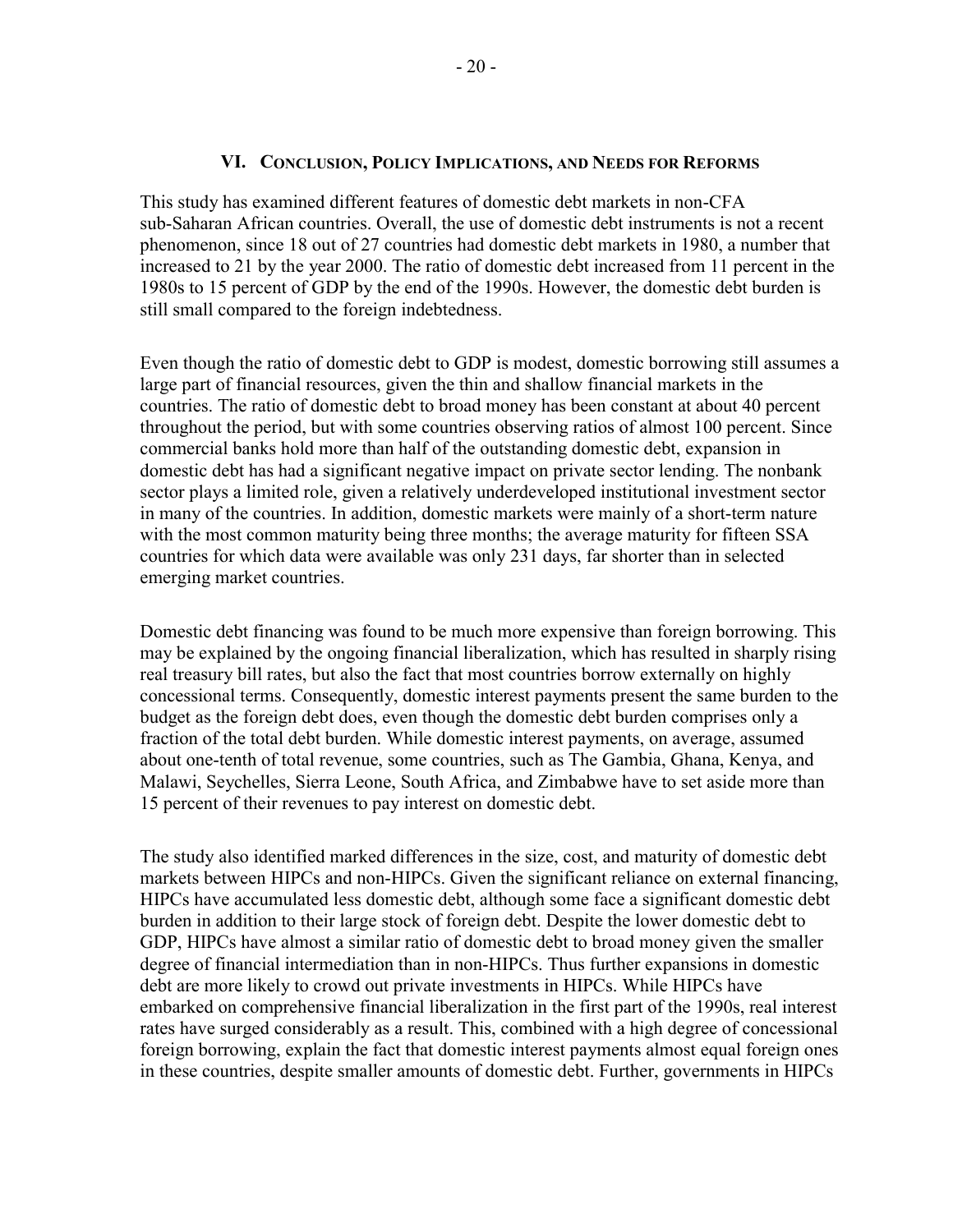face a much higher market risks as a result of the shorter maturity structure of domestic debt than in non-HIPCs.

The significant debt problems in many countries, both domestic and foreign, raise considerable concern about fiscal sustainability. In the worst case, this may call for reforms. One option would be to pursue debt reduction schemes for domestic debt similar to the HIPC Initiative. However, an outright reduction in domestic debt would increase the liquidity in the system and thereby endanger macroeconomic stability. Instead, one could consider a debt reduction scheme as in Cape Verde whereby a donor-financed trust fund was established. The foreign exchange from this fund was then utilized to retire domestic debt without injecting liquidity into the system because the foreign exchange transaction essentially absorbed the liquidity.

Another consideration is that countries could benefit from extending the maturity structure of domestic debt since Africa's debt markets tend to be of an extremely short duration. While this may entail greater debt-service costs to governments since bonds with longer terms may carry a higher interest rate, it would lower the significant market and rollover risks that they currently face. Given the nascent capital markets, such reforms should be accompanied by broader reforms seeking to increase demand for long-term paper, including strengthening and expanding the insurance and pension sector and strengthening corporate governance and institutions.

Finally, domestic debt markets would greatly benefit from improved foreign access to holdings of domestic debt. In addition to strengthening competition, which would reduce financing costs, a strong foreign investor presence will contribute to the introduction of financial technology and innovation, thereby leading to higher market efficiency.